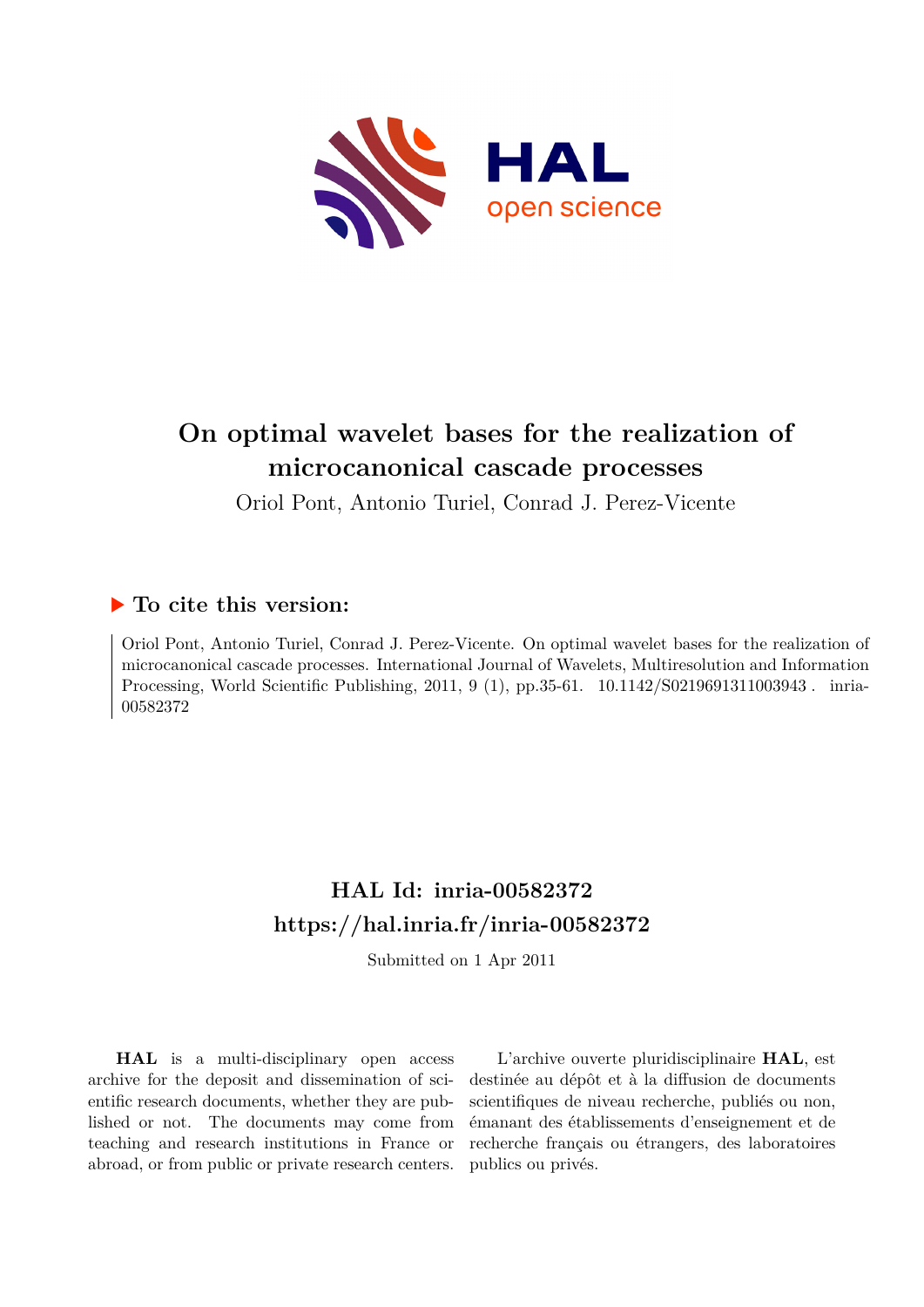# **On optimal wavelet bases for the realization of microcanonical cascade processes**

ORIOL PONT

*INRIA Bordeaux Sud-Ouest. 351 Cours de la Libération. 33405 Talence, France Tel. +33 524574109 oriol.pont@inria.fr oriol@ffn.ub.es*

#### ANTONIO TURIEL

*Institut de Ci`encies del Mar - CSIC. Passeig Mar´ıtim de la Barceloneta, 37-49. 08003 Barcelona, Catalunya, Spain turiel@icm.csic.es*

### CONRAD J. PEREZ-VICENTE ´

*Departament de F´ısica Fonamental. Universitat de Barcelona. Diagonal, 647. 08028 Barcelona, Catalunya, Spain conrad@ffn.ub.es*

> Received 23 june 2009 Revised 10 October 2010

Multiplicative cascades are often used to represent the structure of turbulence. Under the action of a multiplicative cascade, the relevant variables of the system can be understood as the result of a successive transfer of information in cascade from large to small scales. However, to make this cascade transfer explicit (i.e, being able to decompose each variable as the product of larger scale contributions) is only achieved when signals are represented in an optimal wavelet basis. Finding such a basis is a data-demanding, highly-complex task. In this paper we propose a formalism that allows to find the optimal wavelet of a signal in an efficient, little data-demanding way. We confirm the appropriateness of this approach by analyzing the results on synthetic signals constructed with prescribed optimal bases. We show the validity of our approach constrained to given families of wavelets, though it can be generalized for a continuous unconstrained search scheme.

*Keywords*: optimal wavelets; multiplicative cascades; multifractals; multiscale signal processing

AMS Subject Classification: 28A80, 42C40, 60G18, 82C80, 46N55

# **1. Introduction**

Multiplicative processes giving rise to cascades are quite ubiquitous in Nature. Either as a real mechanism or as an effective one, cascades spontaneously develop in many scale-free systems. For instance, in a three-dimensional flow under fully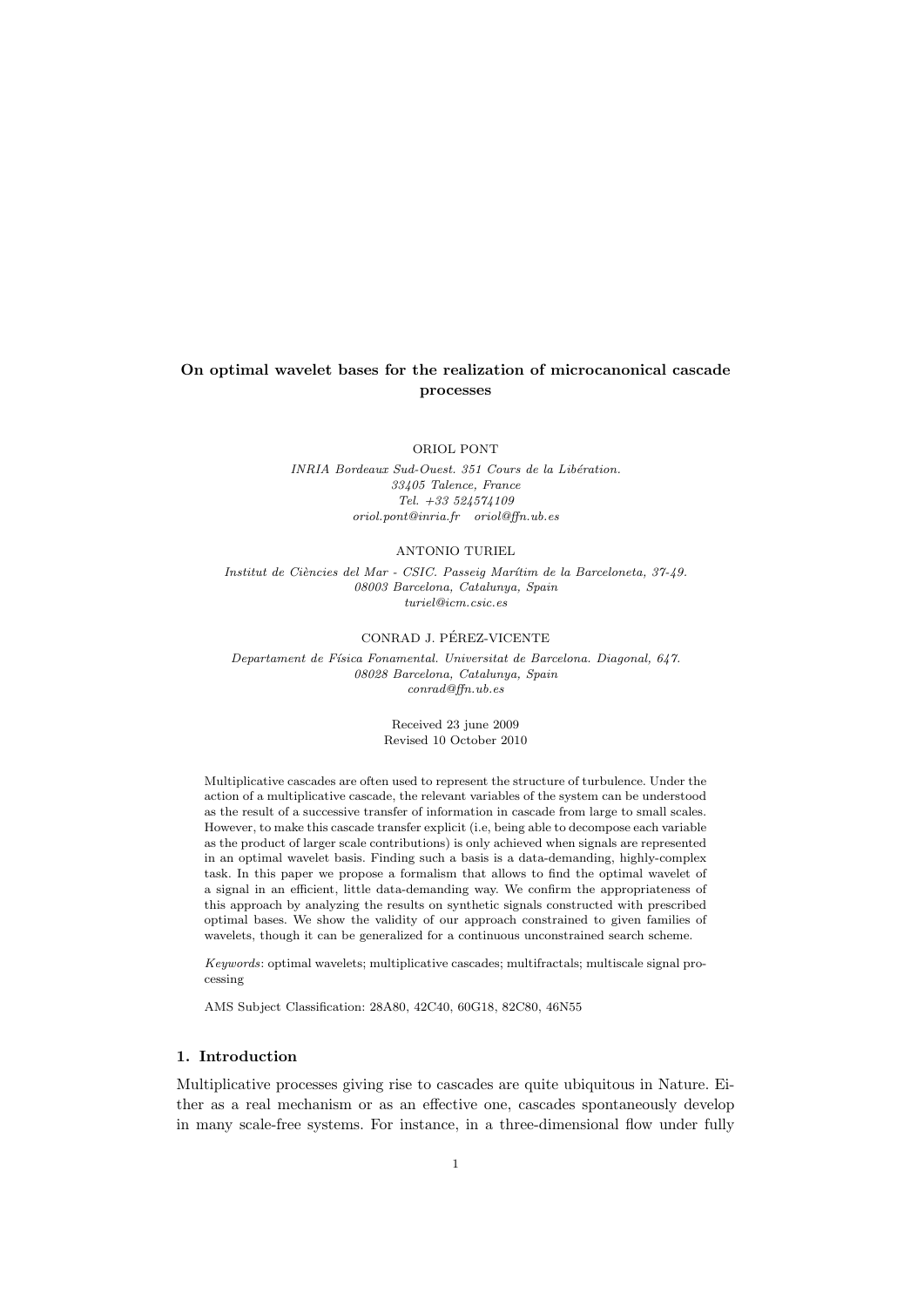developed turbulence, energy is transferred from large to small scales (where it is utterly dissipated) through a well-defined cascade process. In other systems with cascade structure, the transfer of information between different scales gives rise to a hierarchical arrangement.<sup>14</sup> In particular the distribution of scaling exponents can be determined from the study of the statistical properties of the cascade process.<sup>9</sup>*,*52*,*<sup>29</sup> By mean of appropriate techniques taking cascades into account information about the structure of the system can be gained; examples include cloud organization,<sup>33</sup>*,*<sup>35</sup> rain distribution,<sup>36</sup>*,*<sup>44</sup> phytoplankton patchiness,<sup>18</sup> vegetation patterns,<sup>37</sup> traffic distribution,<sup>32</sup> ocean circulation<sup>46,53</sup> and even stock market analysis.<sup>23</sup>*,*25*,*26*,*38*,*50*,*<sup>51</sup>

Apart from some models,<sup>36</sup>*,*3*,*17*,*7*,*19*,*8*,*<sup>16</sup> there have been few attempts to characterize the structure of particular signals in terms of local cascade descriptors. The advantage of such an approach is that one can extract geometrical information about the signal in contrast to standard methods where only global statistical information is available. Given a signal (or dataset), the key point is to find a representation basis where the cascade process can be expressed in a *microcanonical* form, in other words, to find an appropriate transformation in which the representation variables are precisely these local cascade descriptors.

Wavelets are a standard analysis tool in signal processing<sup>21</sup>: wavelets separate the relevant details of a signal at different scale levels, and hence they are appropriate to analyze the multiscale behavior of cascade processes and to represent them. Most of the standard wavelets are able to accurately estimate the distribution of energy (or equivalent quantity) at each stage of the cascade, something that is very useful as a global descriptor. In addition, for a given system, there is a particular wavelet called *optimal wavelet* that also characterizes the dynamics at a local level, as it corresponds to the proper representation basis for cascade variables. The main advantage of optimal wavelet projections is that they can be expressed as products of successive cascade variables chosen along a branch of a dyadic tree. This representation is minimally redundant, as cascade variables are independent between consecutive cascade stages, and it defines a local effective dynamics that opens the way to new theoretical developments and practical applications such as improved multifractal models,  $39$  data compression,  $4$  reconstruction of data gaps  $31$ and time-series forecast.<sup>30</sup>

An attempt to find the optimal wavelet of natural images from a sample dataset has been reported in Ref. 49. The methodologies presented there are quite limited, as they exploit particular symmetries of natural images, and the uncertainty in the so-obtained empirical optimal wavelet is rather large to allow fine developments. In this paper we will present an improvement of the methodology presented in Ref. 49 in order to derive the optimal wavelet of more general types of data with more precision.

The paper has the following arrangement: The next section explains the concept of multiplicative cascade and how it is identified in real signals. In section 3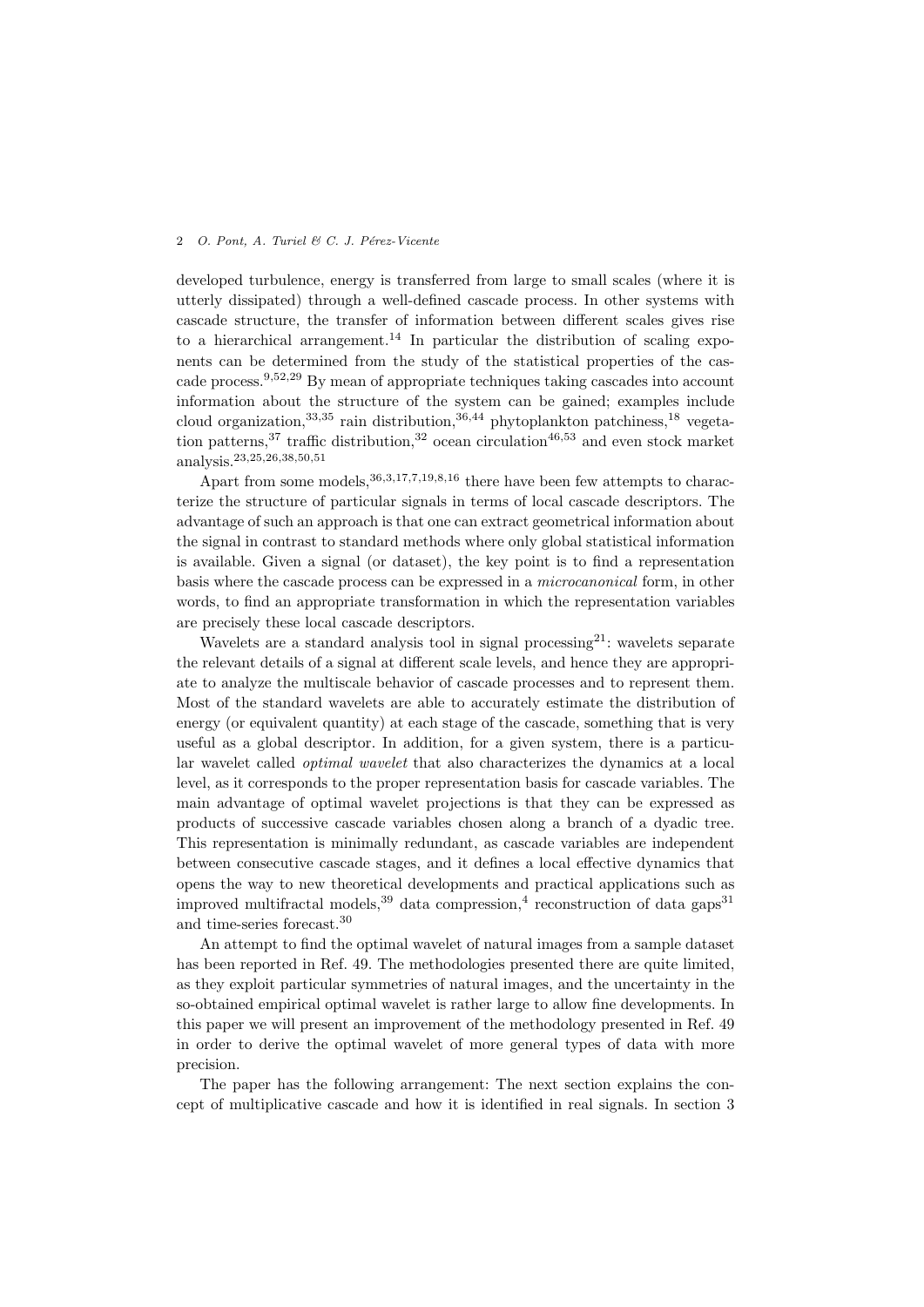we mathematically formalize canonical and microcanonical cascades through the use of wavelet projections, and we also introduce the concept of optimal wavelet. In section 4 we introduce a quantifier of the optimality degree and discuss about optimization strategies. Then, we generate synthetic cascades and check their optimality, showing the results in section 5. Finally, in section 6 we give our conclusions.

#### **2. Persistence in scale invariant signals**

Multiplicative cascades are present in many different systems, but they are not usually recognized as such. Usually, their presence is reported by means of indirect evidence about its effects on the properties of signals. One of the most commonly reported effect of multiplicative cascades is the persistence of feature detection across scales. The importance of persistence is that the detection of a feature at a coarse scale allows to infer the presence of the same feature at finer scales. This phenomenon is well known since the introduction of wavelet representation of signals, and it is first described by Mallat and co-workers.<sup>20</sup>*,*<sup>22</sup>

Feature persistence is a strong, relevant property of physical signals, as it implies that the signal is highly redundant. It is precisely by means of the wavelet representation that this redundancy becomes evident. Persistence implies that we can predict to some extent what is going to happen at the next resolution level from the wavelet coefficients of a given level. Some authors<sup>4,55</sup> have exploited this redundancy to devise algorithms for image compression. Particularly, Simoncelli and co-workers have noticed that the mutual dependence between consecutive scales can be better highlighted using conditional histograms.<sup>15</sup>*,*4*,*55*,*<sup>40</sup> The histograms of finescale (also called "child") coefficients conditioned by the value of the coarse-scale (also called "parent") coefficient at the same location have a clear tie-bow shape for any wavelet<sup>4,40</sup> (we also observe the same behavior in Figure 1 top). This shape implies that the dispersion of the child increases with the absolute value of the parent coefficient. This suggests that the child coefficient depends on its parent coefficient in a multiplicative fashion. For that reason, the distribution of the logarithm of the child coefficient conditioned by a value of the logarithm of the parent coefficient exhibits a linear dependence<sup>4,15</sup> (see also our Figure 1 bottom). The authors found that, depending on the wavelet, the range of validity of this linear dependence can be larger or smaller.

More recently, Pottier et al.<sup>31</sup> studied satellite images of surface chlorophyll concentration and found them to be persistent across scales. Although they used very different wavelet bases, for none of them the histogram of the logarithm of the child conditioned by the logarithm of the parent have a full linear range. Pottier et al. proposed a particular model to describe the child-parent dependency, similar to the one introduced in Ref. 55 and valid for many different wavelets that are not the optimal one but are not too far from it anyway. We will call this model the linear  $model$ , and it reads as:

$$
\alpha_C = \eta_0 \,\alpha_P + \alpha_0 \tag{2.1}
$$

where  $\alpha_{\rm C}$  stands for the child wavelet coefficient and  $\alpha_{\rm P}$  stands for its parent (i.e.,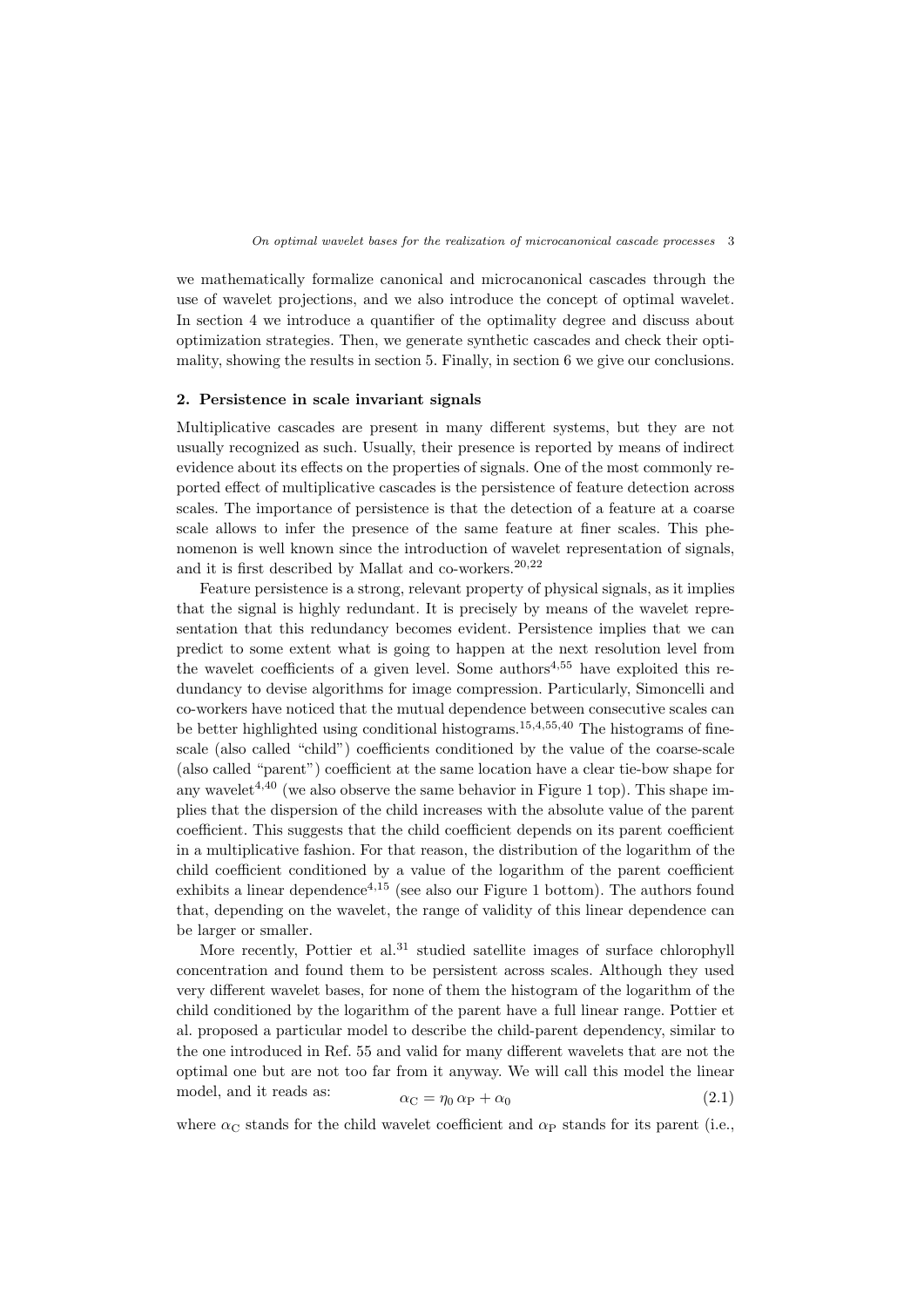it is obtained at the immediately coarser scaler and at the same position).  $\eta_0$  and  $\alpha_0$ are random variables mutually independent, also independent from  $\alpha_{\rm P}$ . The authors observed that this model fits reasonably well the conditioned histograms for many different wavelet bases, although depending on the particular basis the amplitude of the variable  $\alpha_0$  varies; for smaller  $\alpha_0$  the linear range in the conditioned histogram is larger and the converse. Now a question reasonably raises: is there any particular choice of wavelet for which the amplitude of  $\alpha_0$  vanishes?

#### **3. Towards an optimal representation of data**

#### **3.1.** *Canonical cascades*

The paradigm of systems in which multiplicative cascades develop are scaleinvariant systems with one or many fractal interfaces. In them, conveniently designed intensive variables put in evidence a complex interplay between different scales.

Let  $s(\vec{x})$  be a physical variable representing the signal under study. To study the scale relations of the system, we will need a properly defined, intensive, scaledependent functional **T** applied to the signal,  $\mathbf{T}[s](r, \vec{x})$ . This variable depends on the point  $\vec{x}$  and a scope or scale parameter  $r$  that characterizes the range of influence of the functional. Typical examples of such a functional include the derivative at radius *r*, nonlinear measures based on the derivative or wavelet projections.

The canonical approach to multiplicative cascades is a statistical approach. The name "canonical" comes from its analogy in Statistical Physics with the Canonical ensemble, in which system variables are characterized by their average values over all the states compatible with the thermal constraint. In the canonical approach to multiplicative cascades, the object under study is the distribution of the variable  $\mathbf{T}[s](r, \bullet)$  for different values of the scale parameter *r* only, disregarding the localization  $\vec{x}$ , i.e., considering all the points as statistically equivalent. That is why we will simply denote this variable as  $\mathbf{T}_r$ . The analysis of its distribution is achieved through its order-*p* moments; studying the moments is enough to completely define the distribution provided they do not diverge too fast with *p*. 5

A multiscaling (also called multifractal) signal *s* is characterized by the powerlaw scaling in the order-*p* moments of the related variable  $\mathbf{T}_r$ , in the way:

$$
\langle \mathbf{T}_r^p \rangle = A_p^{\mathbf{T}} r^{\tau_p} + o(r^{\tau_p}). \tag{3.1}
$$

Recall that the symbol  $o(r^{\tau_p})$  means a contribution that is negligible compared to  $r^{\tau_p}$  when *r* goes to zero. In fractal signals, the exponent  $\tau_p$  is directly proportional to the moment order  $p$  and the proportionality constant is called singularity exponent or Hurst exponent. In multifractal signals,<sup>14</sup> the dependence of  $\tau_p$  on *p* is nonlinear, a fact known as *anomalous scaling*. In Appendix Appendix A, the connection between geometry and statistics of multifractal signals is discussed in greater detail.

In order to separate the part of the statistics that has to do with changes in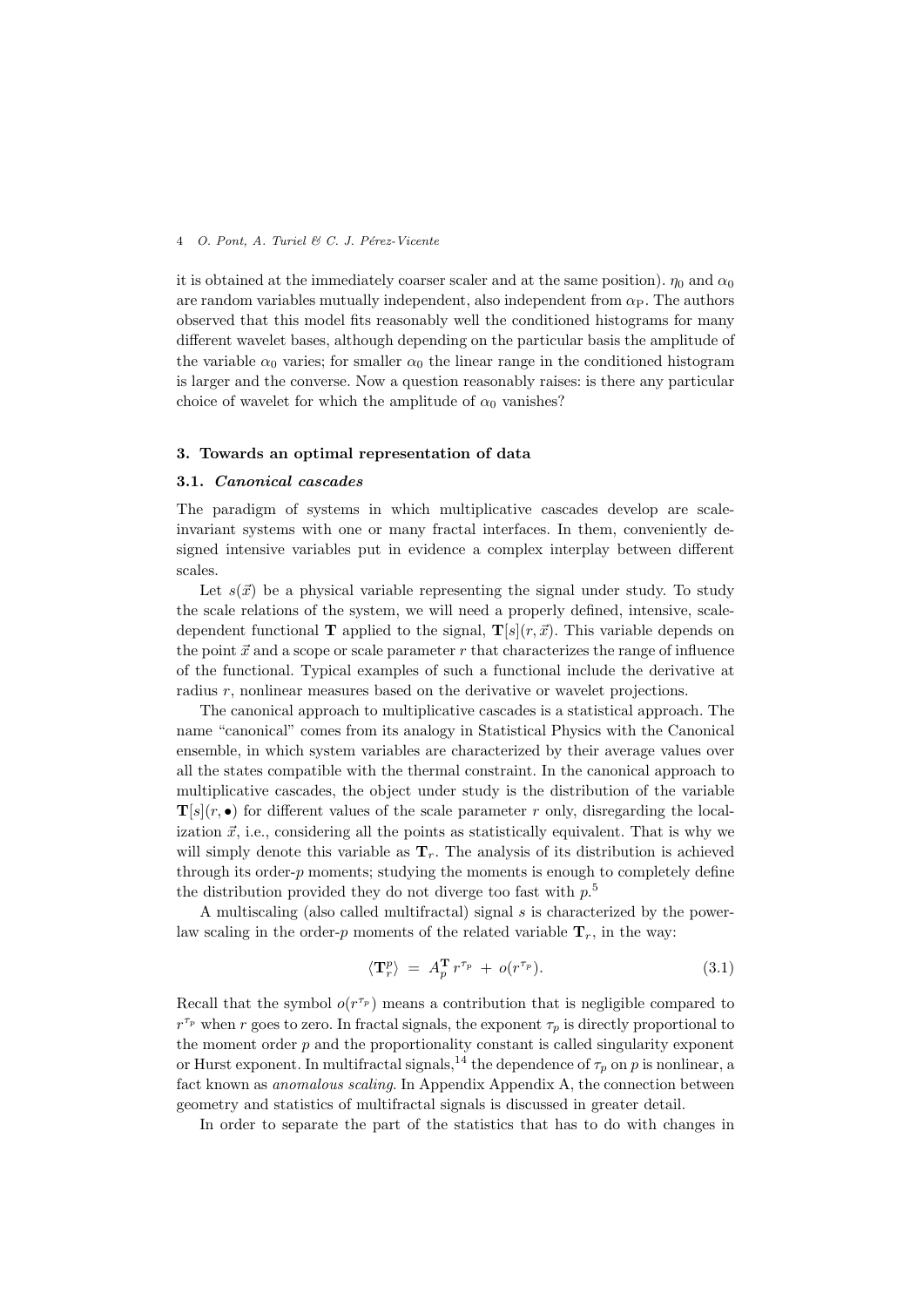scale, two different scales  $r, L$  with  $r < L$  can be compared, so:

$$
\langle \mathbf{T}_r^p \rangle = \left(\frac{r}{L}\right)^{\tau_p} \langle \mathbf{T}_L^p \rangle \tag{3.2}
$$

which is valid at lowest order in the limit of small *r* and *L*. For some particular  $\tau_p$ , this relation implies the existence of a variable  $\eta_{\kappa}$  such that:

$$
\langle \eta_{\kappa}^p \rangle = \kappa^{\tau_p} \tag{3.3}
$$

where  $\kappa = r/L < 1$ . Notice that one of the conditions for the existence of this variable is the validity of the expansion above, which in turn depends on taking a scale ratio parameter  $\kappa$  smaller than 1; for this reason we have taken the ratio of the smaller scale by the larger scale. Notice also that there is no general proof on the existence of  $\eta_{\kappa}$  for an arbitrary  $\tau_p$ ; it can however be assumed to exist if  $\tau_p$ defines infinitely divisible processes.<sup>27</sup>*,*42*,*43*,*<sup>41</sup> These cases cover many situations of interest, such as log-normal, log-Lévy or log-Poisson processes.

With the aid of the variable  $\eta_{\kappa}$  we can express eq. (3.2) in a more elegant way, making the cascade relation explicit:

$$
\mathbf{T}_r \doteq \eta_{r/L} \mathbf{T}_L \tag{3.4}
$$

with  $\eta_{r/L}$  and  $\mathbf{T}_L$  being mutually independent. Here the symbol  $\doteq$  means that the equality holds distributionally, i.e.,  $\rho(\mathbf{T}_r) = \rho(\eta_{r/L} \mathbf{T}_L)$ . However, this relation does not necessarily hold pointwise, as we will explain in the following subsection.

The introduction of eq. (3.4) now allows to split the statistics of the scaling variable  $\mathbf{T}_r$  in two parts: one part, given by  $\eta_{r/L}$ , accounts for the properties of transformation under changes in scale, while the other part, given by  $T_L$ , takes into account the behavior at a given reference scale *L*. Taking *L* as the largest possible scale in the system, the distribution of all the variables  $\mathbf{T}_r$  at any arbitrary scale  $r$  can be referred to the fixed level  $T_L$  once the process of change in scale,  $\eta_{r/L}$ , is known.

We will call the *ηr/L cascade variables*. Their distributions do not depend on the particular scales *r* and *L* they connect but only on the scale ratio  $\kappa = r/L$ . If we now consider three scales  $r < r' < L$  and we apply eq. (3.4) to the three possible scale pairs it follows:

$$
\eta_{r/L} \doteq \eta_{r/r'} \, \eta_{r'/L} \tag{3.5}
$$

from which the name "cascade variable" becomes evident: the variable relating scales *r* and *L* is equivalent to the product of the variables relating any two intermediate scales. If any intermediate scale is allowed, it follows that the cascade variables must have an infinitely divisible distribution.<sup>27</sup>*,*12*,*<sup>6</sup> Another important characteristic of the distribution of the cascade variables is that it is a property of the signal and does not depend on the particular functional **T** used to obtain them, i.e., any functional capable to resolve the scaling exponents  $\tau_p$  of the signal in eq. (3.1) leads to exactly the same distribution of cascade variables  $\eta_{r/L}$ <sup>14</sup>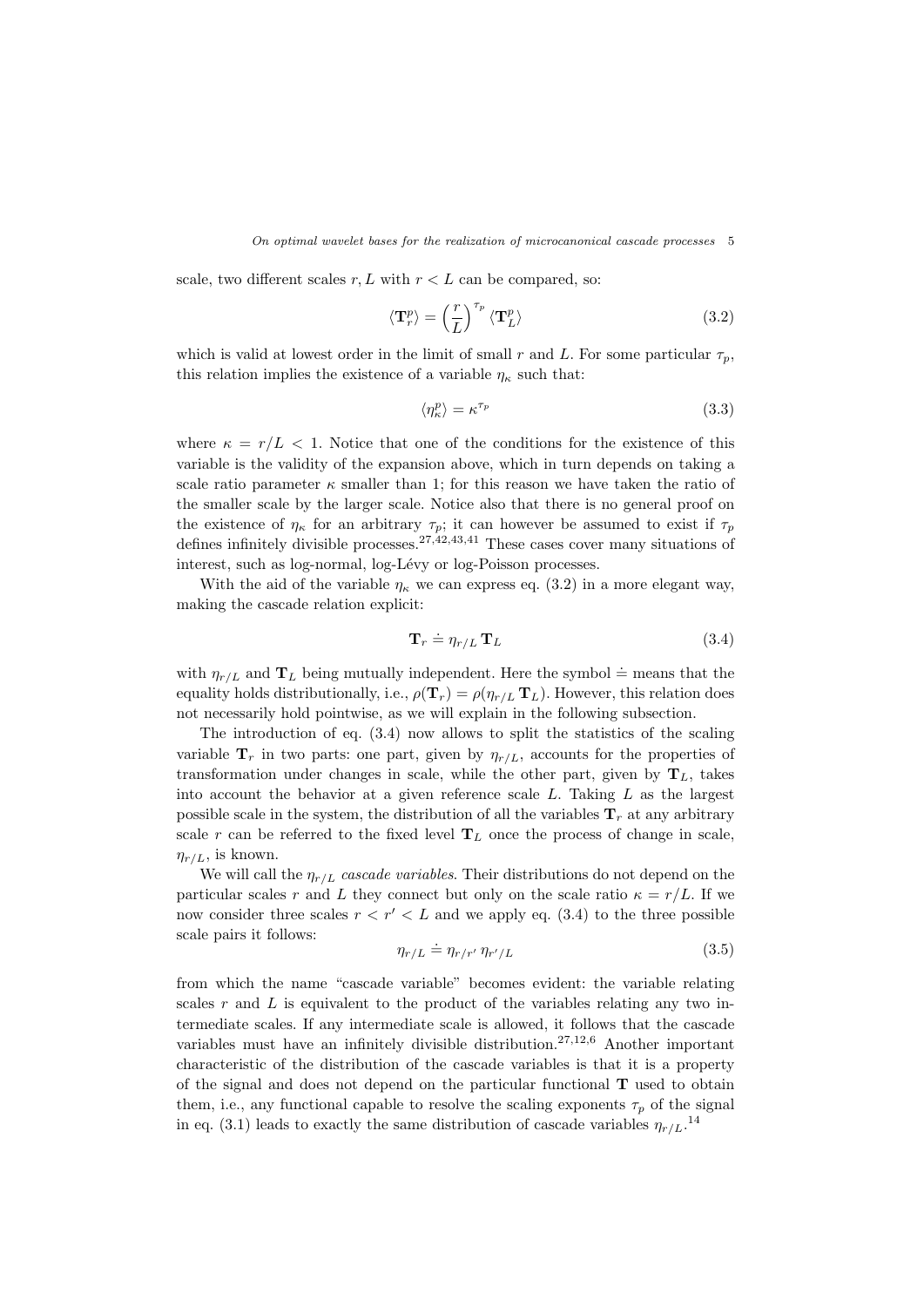#### **3.2.** *Microcanonical cascade*

Equation (3.4) makes sense only as a distributional equality and does not imply that the functional of scale  $r$  at some point  $\vec{x}$  is related to the functional of scale  $L$  at the same point through an independent multiplicative factor. In general,  $\mathbf{T}[s](r, \vec{x})$  and  $\mathbf{T}[s](L, \vec{x})$  are not related by a variable  $\eta_{r/L}(\vec{x})$  that is statistically independent of **T**[s](L,  $\vec{x}$ ). Of course, we can always define  $\tilde{\eta}_{r/L}(\vec{x})$  as the ratio of these two variables,

$$
\tilde{\eta}_{r/L}(\vec{x}) = \frac{\mathbf{T}[s](r,\vec{x})}{\mathbf{T}[s](L,\vec{x})}
$$
\n(3.6)

but for most of the possible functionals **T**, the variables  $\tilde{\eta}_{r/L}(\vec{x})$  are not independent of  $\mathbf{T}[s](L, \vec{x})$  and thus they cannot be considered cascade variables, as they do not verify eq. (3.5). It is convenient to deal with cascade variables, as they are independent of the starting scale and only depend on the ratio of scales; this implies that they serve both to characterize the global properties of the system and to compactly codify its dynamics.

In many multifractal systems, the cascade process governs their dynamics as a local effective mechanism, what implies that there is a local variable  $\eta_{r/L}(\vec{x})$  transferring energy, matter or information (depending on the system) from coarser to finer scales. Therefore, there may exist a system variable *s* and a scale-tunable functional **T** for which eq. (3.4) makes sense not only distributionally but also at any point  $\vec{x}$  of the system. That is what we call *microcanonical cascade*. The name "microcanonical", once again, comes from the analogy with microcanonical ensembles from Statistical Physics; in microcanonical ensemble all the microscopic states compatible with dynamic constraints are known and given the same weight. Analogously, in microcanonical states all the details of the cascading process at each point are known, and not only as an averaged quantity. The notions of canonical and microcanonical cascades fit well with the frameworks of Canonical and Microcanonical formalisms.<sup>54</sup>

Among the functionals that are most commonly used to analyze the scaling properties of multifractal systems, wavelets occupy a prominent position. In many different multifractal systems, wavelet projections have been used to characterize their scaling properties with success.<sup>48</sup>*,*<sup>50</sup> In addition, wavelet projections can be inverted to retrieve the original signal.<sup>10</sup> That is why wavelet projections are good candidates to realize the microcanonical cascade.

Let  $s(\vec{x})$  be a multifractal signal and let  $\Psi^{\alpha}$ "' be a wavelet. We define the wavelet projection of *s* on  $\Psi$  at the position  $\vec{x}$  and the resolution scale *r* as:

$$
\mathbf{T}_{\Psi}[s](r,\vec{x}) \equiv \int \! \mathrm{d}\vec{y} \, s(\vec{y}) \, \Psi\!\!\left(\frac{\vec{x} - \vec{y}}{r}\right). \tag{3.7}
$$

In terms of wavelet projections, a microcanonical cascade has the following form:

$$
\mathbf{T}_{\Psi}[s](r,\vec{x}) = \eta_{r/L}(\vec{x}) \mathbf{T}_{\Psi}[s](L,\vec{x}). \tag{3.8}
$$

Notice that the key point is that  $\eta_{r/L}(\vec{x})$  has to be both a cascade variable –in the sense of eq. (3.5)– and independent from  $\mathbf{T}_{\Psi}[s](L, \vec{x})$ . We can thus define the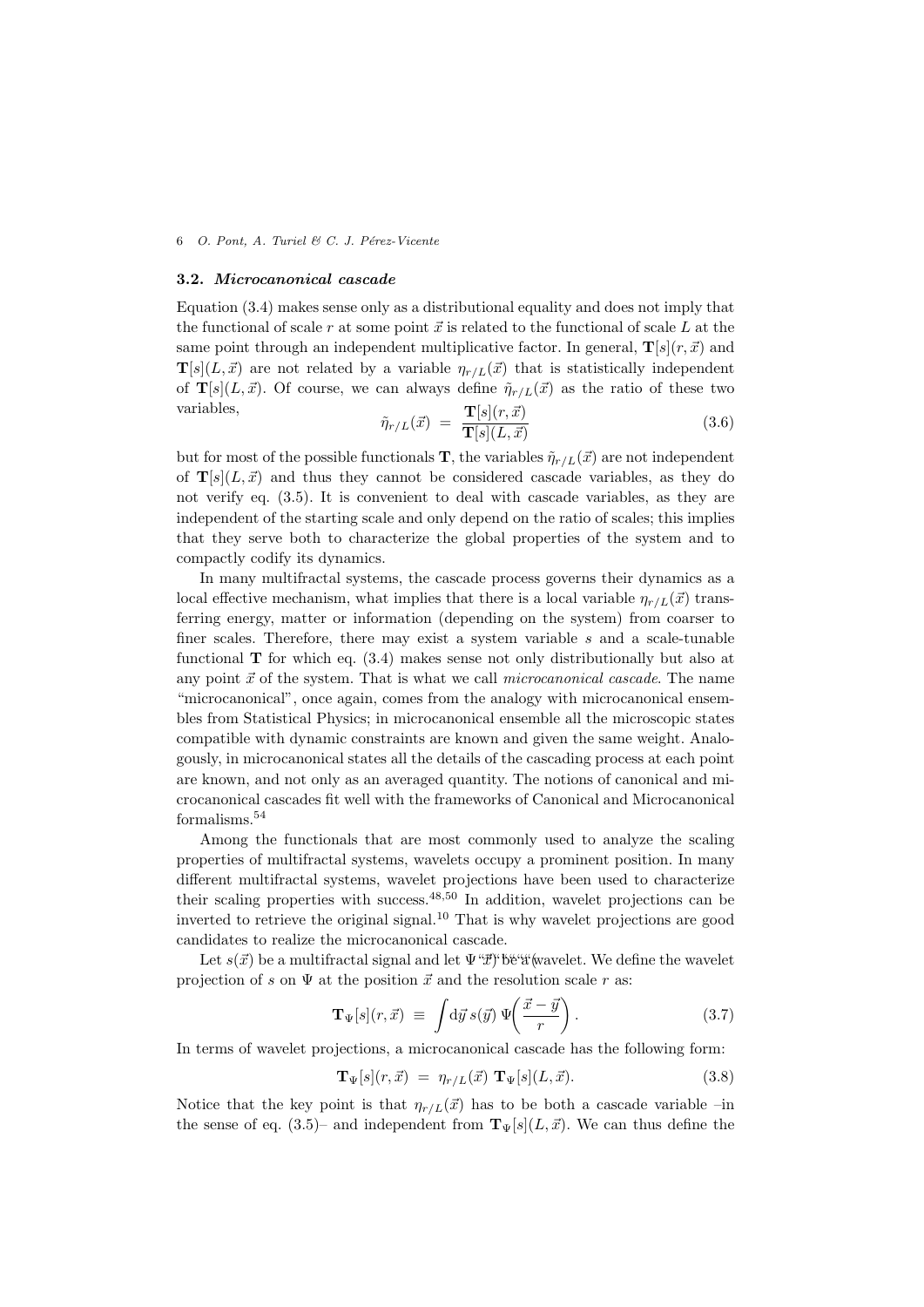optimality of a wavelet as the degree of independence of  $\tilde{\eta}_{r/L}(\vec{x})$  vs.  $\mathbf{T}_{\Psi}[s](L, \vec{x});$ we will discuss this possibility in depth in Section 4. There are evidences that such an optimal wavelet exists in natural images<sup>49</sup> and in marine turbulence<sup>31</sup> for the specific case of wavelet dyadic representations.

In terms of a dyadic representation the cascade takes a simple form. Let us consider, by simplicity, a 1D signal  $s(x)$  and  $\Psi$  an appropriate wavelet representation basis capable. Then, the signal can be expanded as a series of wavelet terms

$$
s(x) = \sum_{j=-\infty}^{\infty} \sum_{k} \alpha_{j,k} \Psi_{j,k}(x)
$$
 (3.9)

where the coefficients  $\alpha_{j,k}$ , called *wavelet coefficients*, can be obtained as projections on the wavelet basis, namely:

$$
\alpha_{j,k} = \langle \Psi_{j,k} || s \rangle \tag{3.10}
$$

provided the wavelet basis is orthonormal (for non-orthonormal bases, the extension is rather straightforward using the dual basis  $\langle \tilde{\Psi}_{j,k} \|$ . Under these conditions, the canonical cascade relation, eq. (3.4), takes the following form:

$$
\alpha_{j,k} \doteq \eta_{\frac{1}{2}} \alpha_{j+1,\lfloor k/2 \rfloor} \tag{3.11}
$$

where the notation  $|k/2|$  means *the integer part of*  $k/2$ . Here we have written the cascade relation mimicking eqs.  $(3.4)$  and  $(3.8)$ , although that the wavelet coefficients  $\alpha_{j,k}$  are not intensive variables as the wavelet projections are as defined in eq.  $(3.7)$  (while wavelet projections are  $\infty$ -norm normalized, wavelet coefficients are 2-norm normalized, which is highly convenient in the derivations to follow, especially in section 4). This means that the *η*-like variables written hereafter will differ from those appearing in Equations (3.3) to (3.8) in a constant normalization factor of  $\sqrt{r/L} = \frac{1}{\sqrt{2}}$  $\overline{2}$ .

Notice that  $\alpha_{j,k}$  is the wavelet projection at the scale  $r_{\text{C}} = 2^{j}$  and position  $x_{\text{C}} = 2^{j} k$ , while  $\alpha_{j+1,|k/2|}$  is the wavelet projection at the coarser scale  $r_{\text{P}} = 2^{j+1}$ and position  $x_P = 2^{j+1} \lfloor k/2 \rfloor$ ; the positions  $x_C$  and  $x_P$  differ at most by  $r_C$ , which is the spatial uncertainty at the scale  $r_P$ , so at the scale  $r_P$  we can consider that  $x_C$ and  $x<sub>P</sub>$  refer to the same position. To alleviate the notation, for given fixed scale index *j* and position index  $k$ ,  $\alpha_{\text{P}} \equiv \alpha_{j+1,|k/2|}$  is known as the Parent coefficient,  $\alpha_{\text{C}} \equiv \alpha_{j,k}$  is the Child coefficient and the cascade variable is  $\eta \equiv \eta_{\frac{1}{2}}$ , and we just write the canonical cascade relation above as:

$$
\alpha_{\rm C} \doteq \eta \, \alpha_{\rm P}.\tag{3.12}
$$

A dyadic wavelet basis is said to be optimal if the associated wavelet coefficients verify the microcanonical cascade relation, namely:

$$
\alpha_{\rm C} = \eta \,\alpha_{\rm P} \tag{3.13}
$$

where  $\eta$  is independent of the parent wavelet coefficient  $\alpha_P$  and is thus a cascade variable with associated scale ratio  $\frac{1}{2}$ .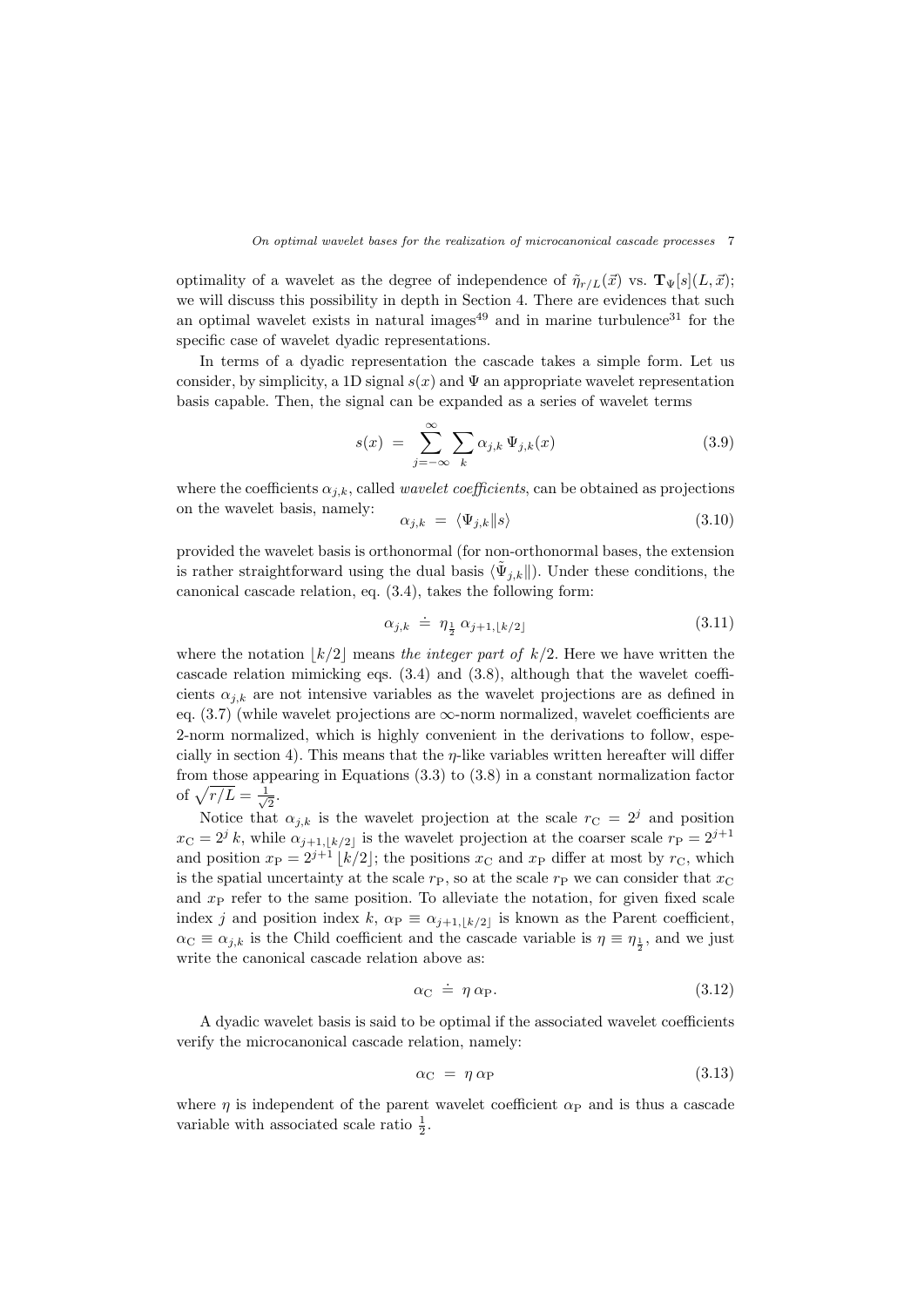It has been shown that if the optimal wavelet exists, there is a constructive formula to unambiguously obtain it from a large enough dataset.<sup>49</sup> This formula proves uniqueness of the wavelet, but it is rather unstable, specially in estimating the tails of the wavelet, and it is not very useful unless a large amount of data is available as learning set.<sup>45</sup>*,*<sup>11</sup> We will next analyze alternative strategies for a more stable determination of the optimal wavelet.

#### **4. Optimization from suboptimal representations**

#### **4.1.** *Quadrature Mirror Filters*

Dyadic wavelet expansions can be used to describe the cascade with a discrete set of parameters. A particularly, widely used way to implement dyadic representation is in terms of Quadrature Mirror Filters (QMF), which are very robust in practical applications. The main advantage of QMFs is that they are discrete filters so both obtaining the wavelet coefficients from a signal and reconstructing the signal from its wavelet coefficients are numerically exact operations (apart from round-off errors). In the following, we will summarize the most relevant facts about QMFs; the interested reader can consult some wavelet textbooks.<sup>10</sup>*,*<sup>21</sup>

When a function  $\Psi$  defines a wavelet basis, it is possible to find another function Φ, called unity function, that is orthogonal to the wavelet but, contrarily to it, has non-zero mean and that can be used to represent the approximation of the signal at a given scale. The approximation of a signal  $s(x)$  at a scale indexed as  $j_0$  is given by an expansion of functions  $\Phi_{j_0,k}$  whose coefficients are called *approximation coefficients*. The signal can hence be expanded as follows:

$$
s(x) = \sum_{j=-\infty}^{\infty} \sum_{k} \alpha_{j,k} \Psi_{j,k}(x)
$$
  
= 
$$
\sum_{j=-\infty}^{j_0} \sum_{k} \alpha_{j,k} \Psi_{j,k}(x) + \underbrace{\sum_{k} \beta_{j_0,k} \Phi_{j_0,k}(x)}_{A_{j_0}(x)}.
$$
 (4.1)

Taking into account that the approximations  $A_{j_0}(x)$  are numerable sums, we can define the QMF in the usual way, with two numerable filters, denoted by  ${g_n}$  and  $\{h_n\}$ , that can be used to obtain the wavelet coefficients at any level in an accurate, fast way, provided that we know the approximation at the finest level, i.e., the signal at its discretization level. These filters can be obtained<sup>10,21</sup> by expanding the scaling function itself  $\Phi$  (i.e.,  $\Phi_{0,0}$ ) up to the next coarser scale,  $j_0 = 1$ :

$$
\Phi^{aug}(\mathcal{F}\sum_{n}g_{n}\Psi_{1,n}(x)+\sum_{n}h_{n}\Phi_{1,n}(x). \tag{4.2}
$$

In practice we will always analyze discretized signals, defined by a collection of values  $s_k$ . We will identify this collection with the approximation coefficients at the highest resolution  $\beta_{0,k} = s_k$ . Notice that since  $r = 2<sup>j</sup>$ , the highest resolution at level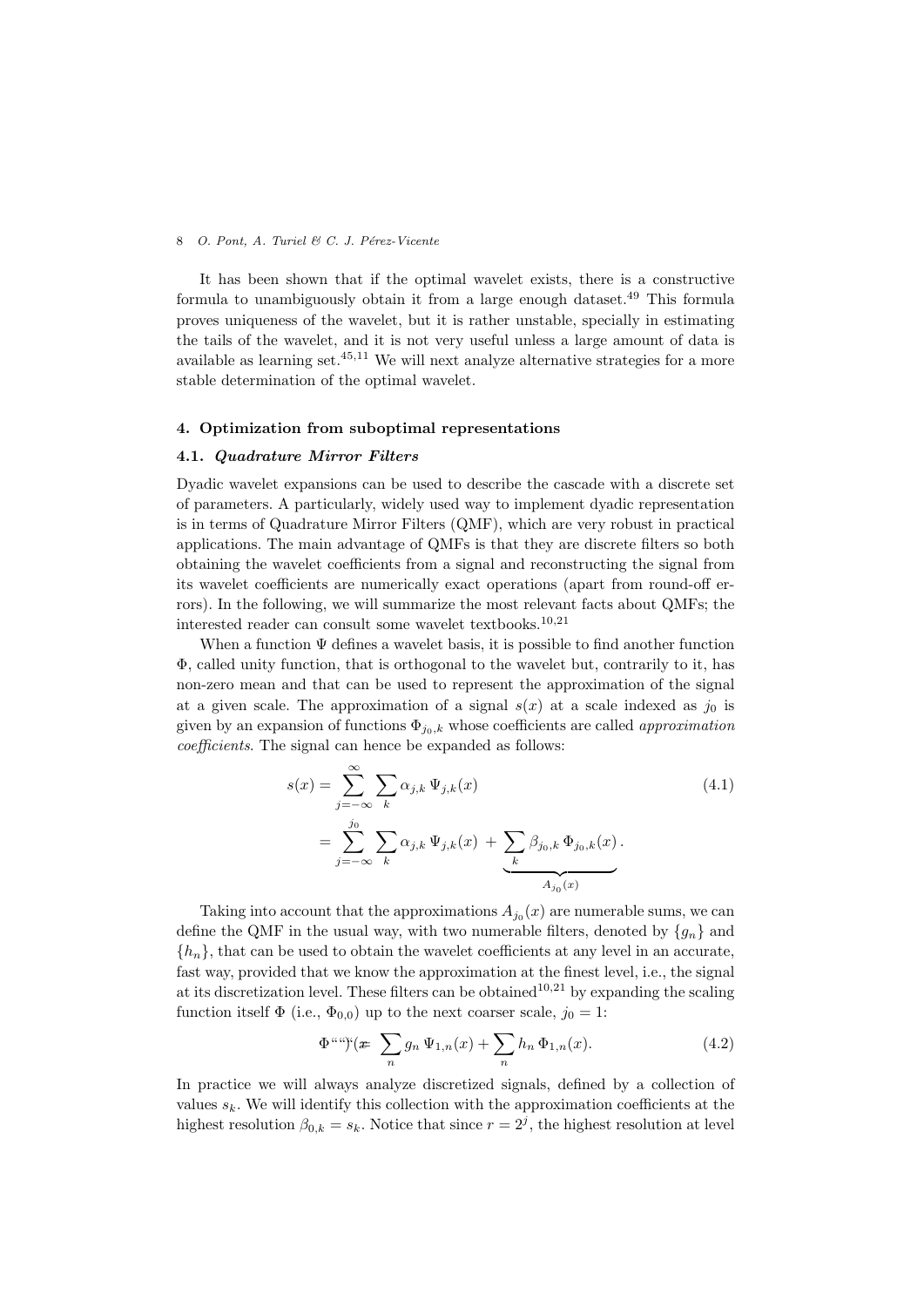$j = 0$  implies to express r in units of pixels. The wavelet coefficients at the next coarser level  $j = 1$  can be found by applying the filter  $\vec{g}$ . Let  $\vec{\alpha}_1$  be the vector of these wavelet coefficients, then we have:

$$
\alpha_{1,k} = \sum_{n} g_{n-2k} \beta_{0,n}.
$$
 (4.3)

that is, the filter  $\vec{g}$  acts by convolution on the vector  $\vec{\beta}$ . For later convenience, let us introduce the matrix  $\mathbb{G}$  that represents the action of  $\vec{q}$  by convolution, i.e.,  $\mathbb{G}_{nn'}=g_{n'-2n}$ . We can now elegantly express eq. (4.3) in vectorial form as:

$$
\vec{\alpha}_1 = \mathbb{G} \cdot \vec{\beta}_0. \tag{4.4}
$$

Notice that the expression above can be used to relate the approximation and the wavelet coefficients of any two consecutive resolution levels, i.e.,

$$
\vec{\alpha}_{j+1} = \mathbb{G} \cdot \vec{\beta}_j \tag{4.5}
$$

but in order to obtain the wavelet coefficients at any other resolution we need an expression to obtain the coarser approximations derived from the highest resolved one. This can be done by means of the filter  $h$ . Analogously to what has been derived previously, we have that two consecutive approximation levels can be related by the filter  $\bar{h}$  as follows:  $\rightarrow$ 

$$
\vec{\beta}_{j+1} = \mathbb{H} \cdot \vec{\beta}_j \tag{4.6}
$$

where  $\mathbb{H}_{nn'} = h_{n'-2n}$ . We already have the essentials to perform a perturbative analysis on the wavelet.

#### **4.2.** *Perturbative analysis*

In general, most of the wavelet bases applied to the analysis of given data are not optimal. This means that the cascade does not hold in the microcanonical sense and so eq. (3.13) cannot be used. In the following we will show that when the wavelet basis is relatively close to the optimal basis, the linear model proposed by Pottier et al., eq. (2.1), is verified. Our proof is based on the QMF representation introduced in the previous subsection and it is focused on 1D signals for simplicity. The generalization of higher dimensions is straightforward.

First, let the optimal QMF be denoted by  $(\vec{g}, \vec{h})$ . At the discretization level  $j = 0$ , the signal corresponds to the vector  $\vec{\beta}_0^{\text{opt}} = (\ldots, s_{-1}, s_0, s_1, \ldots)$ . Let us consider now the Child and the Parent scale levels as the two next coarser dyadic levels, namely  $j_{\text{C}} = 1$ ,  $r_{\text{C}} = 2$  pixels and  $j_{\text{P}} = 2$ ,  $r_{\text{P}} = 4$  pixels (notice that the wavelet coefficients at levels  $j \leq 0$  are all zero as discrete signals cannot vary inside their pixels, i.e., at levels finer than the discretization scale). This way, eq. (4.4) is notated as:

$$
\vec{\alpha}_C^{\text{opt}} = \mathbb{G} \cdot \vec{\beta}_0^{\text{opt}}.
$$
\n(4.7)

The approximation to the next level is given by:

$$
\vec{\beta}_1^{\text{opt}} = \mathbb{H} \cdot \vec{\beta}_0^{\text{opt}} \tag{4.8}
$$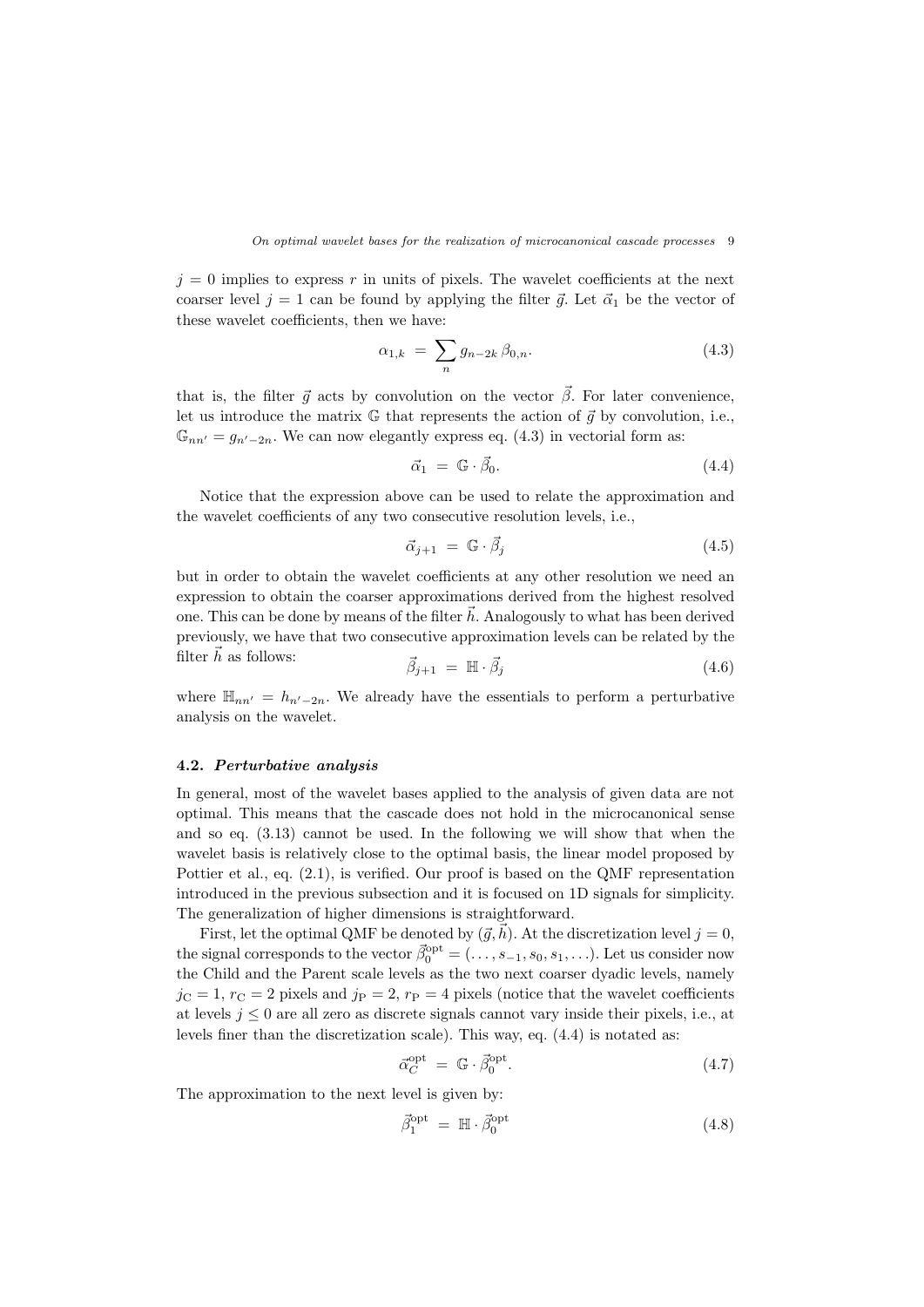from which the details at the coarser resolution (parent coefficients) can be deduced:

$$
\vec{\alpha}_P^{\text{opt}} = \mathbb{G} \cdot \vec{\beta}_1^{\text{opt}} = \mathbb{G} \cdot \mathbb{H} \cdot \vec{\beta}_0^{\text{opt}}.
$$
\n(4.9)

Owing to the fact that the QMF is optimal, at each location *k* we can find an independent cascade variable  $\eta_k$  such that:

$$
\alpha_{C,k}^{\text{opt}} = \eta_k \, \alpha_{P,[k/2]}^{\text{opt}}.\tag{4.10}
$$

If we define now the matrix  $N$  formed by these cascade variables disposed on the diagonal, namely:  $N_{kk'} = \eta_k \delta_{\lfloor k/2 \rfloor k'}$  (4.11)

$$
\mathbb{N}_{kk'} = \eta_k \, \delta_{\lfloor k/2 \rfloor k'} \tag{4.11}
$$

we have that the cascade relation between children and parent coefficients can be written for the child and parent detail vectors as follows:

$$
\vec{\alpha}_{\mathcal{C}}^{\mathrm{opt}} = \mathbb{N} \cdot \vec{\alpha}_{\mathcal{P}}^{\mathrm{opt}}.
$$
\n(4.12)

Let us now introduce a small perturbation on the optimal QMF; we will define a new, suboptimal QMF  $(\vec{g}', \vec{h}') = (\vec{g} + \delta \vec{g}, \vec{h} + \delta \vec{h})$  for small  $\delta \vec{g}$  and  $\delta \vec{h}$ . The new child detail vector will be given by:

$$
\vec{\alpha}_{\mathcal{C}} = (\mathbb{G} + \delta \mathbb{G}) \cdot \vec{\beta}_{0} = \vec{\alpha}_{\mathcal{C}}^{\text{opt}} + \delta \mathbb{G} \cdot \vec{\beta}_{0} = \mathbb{N} \cdot \vec{\alpha}_{\mathcal{P}}^{\text{opt}} + \delta \mathbb{G} \cdot \vec{\beta}_{0}. \tag{4.13}
$$

Notice that we have made the assumption  $\vec{\beta}_0 = \vec{\beta}_0^{\text{opt}}$  as both are identified with the signal itself at its discretization scale. The next coarser approximation vector is:

$$
\vec{\beta}_1 = (\mathbb{H} + \delta \mathbb{H}) \cdot \vec{\beta}_0 = \vec{\beta}_1^{\text{opt}} + \delta \mathbb{H} \cdot \vec{\beta}_0.
$$
 (4.14)

Finally, the details at the next coarser resolution up to the first perturbation order are given by the following vector:

$$
\vec{\alpha}_P = (\mathbb{G} + \delta \mathbb{G}) \cdot \vec{\beta}_1^{\text{opt}} + \mathbb{G} \cdot \delta \mathbb{H} \cdot \vec{\beta}_0 = \vec{\alpha}_P^{\text{opt}} + (\delta \mathbb{G} \cdot \mathbb{H} + \mathbb{G} \cdot \delta \mathbb{H}) \cdot \vec{\beta}_0. \tag{4.15}
$$

Combining eq.  $(4.13)$  and eq.  $(4.15)$  we obtain:

$$
\vec{\alpha}_C = \mathbb{N} \cdot \vec{\alpha}_P + [\delta \mathbb{G} - \mathbb{N} \cdot (\delta \mathbb{G} \cdot \mathbb{H} + \mathbb{G} \cdot \delta \mathbb{H})] \cdot \vec{\beta}_0.
$$
\n(4.16)

Defining now 
$$
\vec{\alpha}_0
$$
 as:  $\vec{\alpha}_0 \equiv [\delta \mathbb{G} - \mathbb{N} \cdot (\delta \mathbb{G} \cdot \mathbb{H} + \mathbb{G} \cdot \delta \mathbb{H})] \cdot \vec{\beta}_0$  (4.17)

when substituted in eq.  $(4.16)$  we obtain the vector version of the linear model, eq. (2.1), introduced in Ref. 31, namely:

$$
\vec{\alpha_{\rm C}} = \mathbb{N} \cdot \vec{\alpha}_{\rm P} + \vec{\alpha}_0. \tag{4.18}
$$

According to our derivation we can now make some remarks about the variables  $\eta_0$ and  $\alpha_0$  appearing in the linear model. First, the variable  $\eta_0$  is an actual cascade variable, distributed according to the same statistics, and up to the first order it is independent from the parent coefficient in the suboptimal basis. Second, the variable  $\alpha_0$  is much smaller than the term  $\eta_0 \alpha_P$  and is only relevant for small values of  $\alpha_P$ . We cannot say much about the statistical distribution of  $\alpha_0$ , not even whether it is independent or not from the other term. However, it is reasonable to think that this variable is governed by the fluctuations due to the mixing of the different terms in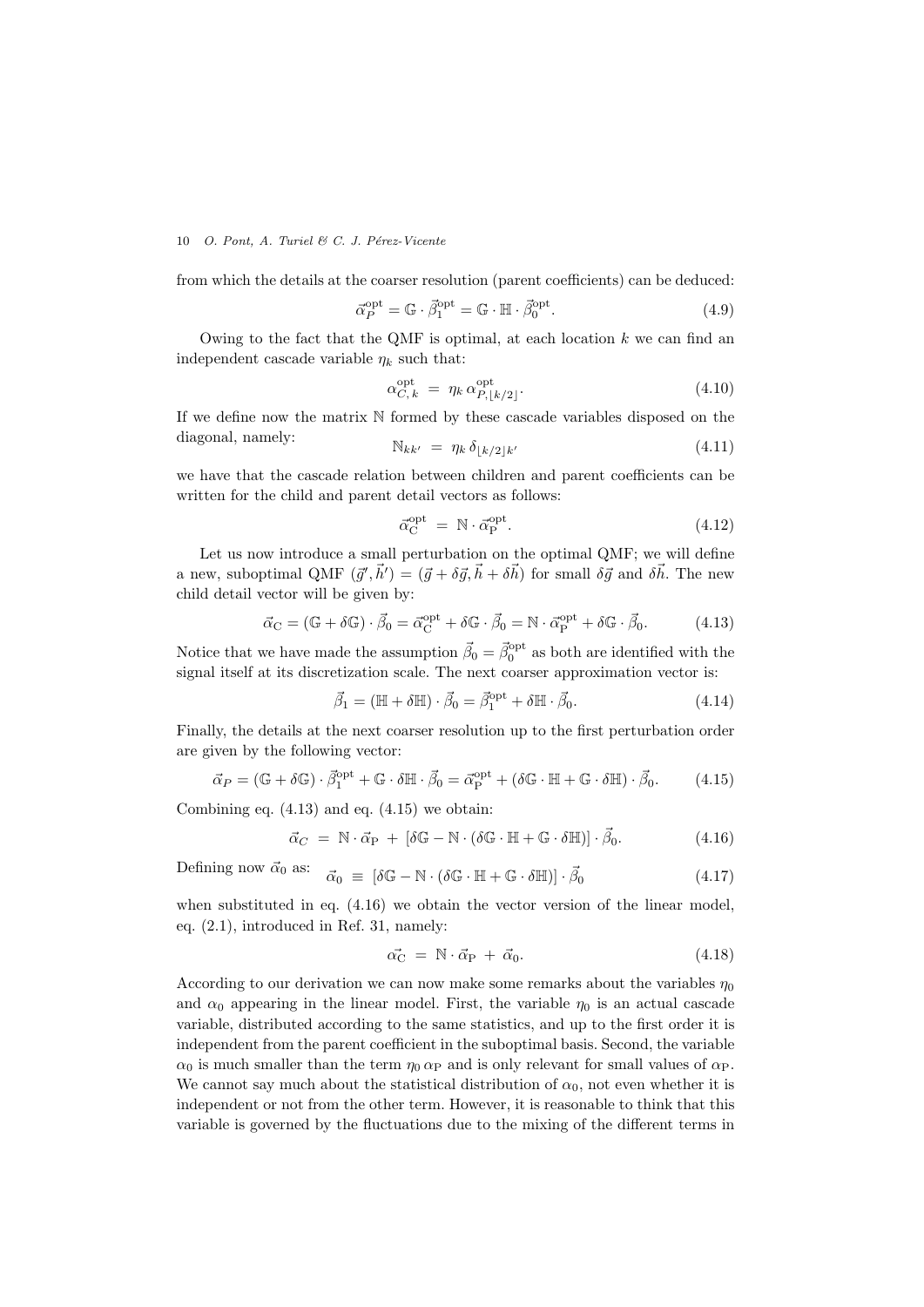the definition of  $\alpha_0$  (see eq. (4.17)) and the arbitrary character of the perturbations *δ*G and *δ*H. This fact allows to consider this variable independent from  $η_0 α_P$ , as the experiences in Ref. 31 confirm.

#### **4.3.** *Optimization strategies*

The results in the previous subsection show that the amplitude of  $\alpha_0$  (the optimality degree) varies continuously under perturbations on the wavelet. Hence, an optimization strategy based on successive corrections of the wavelet would lead to the actual optimal wavelet, provided that the initial guess is not too far away from the optimality.

As seen in Section 3 all cascade variables *η* are equally distributed, independent of the wavelet basis from which they are derived, and their moments can be retrieved from  $\tau_p$ . In addition, the expectation value of  $|\eta|$  is fixed due to translational invariance<sup>48,49</sup>:  $\langle |\eta| \rangle = 2^{-d/2}$  in an arbitrary dimension *d*;  $\langle |\eta| \rangle = \frac{1}{\sqrt{2d}}$  $\frac{1}{2}$  for 1D signals. According to the linear model, eq. (2.1), the expectation value of  $\hat{p}$  is:

$$
\langle |\tilde{\eta}| \rangle = \langle |\eta_0 + \alpha_0 \alpha_P^{-1} | \rangle. \tag{4.19}
$$

Let us explore the two asymptotic limits. If the wavelet is optimal then  $\alpha_0 = 0$  so:

$$
\langle |\tilde{\eta}| \rangle = \langle |\eta_0| \rangle = \langle |\eta| \rangle. \tag{4.20}
$$

In the opposite case, for a highly non-optimal wavelet we will have that  $\alpha_0/\alpha_P \gg \eta_0$ and taking  $\alpha_0$  independent of  $\alpha_P$  we would obtain that:

$$
\langle |\tilde{\eta}| \rangle = \langle |\alpha_0| \rangle \langle |\alpha_{\rm P}|^{-1} \rangle = q \langle |\eta| \rangle \tag{4.21}
$$

where  $q = \langle |\alpha_P| \rangle \langle |\alpha_P|^{-1} \rangle$ , which by Jensen's inequality<sup>34</sup> is greater than one:  $q > 1$ , for any random variable  $\alpha_P$ . For an intermediate case, the preceding two regimes are combined. If *p* is the proportion of the range of values of  $\alpha_P$  for which  $\eta_0 > \alpha_0/\alpha_P$ and  $(1 - p)$  is its complementary, we roughly have that:

$$
\langle |\tilde{\eta}| \rangle \approx p \langle |\eta| \rangle + (1 - p) q \langle |\eta| \rangle \tag{4.22}
$$

Hence, in any instance  $\langle |\tilde{\eta}| \rangle \ge \langle |\eta| \rangle$  and  $\langle |\tilde{\eta}| \rangle = \langle |\eta| \rangle$  for the optimal wavelet only. We normalize this quantity to define the optimality degree *Q* as:

$$
Q = \frac{\langle |\tilde{\eta}| \rangle}{\langle |\eta| \rangle} \tag{4.23}
$$

which is  $Q \geq 1$ , and  $Q = 1$  for the optimal wavelet only.  $Q$  is a monotonic function of the amplitude of  $\alpha_0$  (which in fact measures the deviation from the optimal case), so that  $Q$  not only evidences the optimal wavelet case (when  $Q = 1$ ) but it actually ranks suboptimal wavelets by their respective deviation from optimality.

An alternative approach would consist in analyzing the degree of independence between  $\tilde{\eta}$  and  $\alpha_{\rm P}$ . As stated in Section 3.2, independence between these variables is an indicator of the optimality of the wavelet. This can be expected, as having *Q >* 1 implies correlation between  $\tilde{\eta}$  and  $\alpha_{\rm P}$ , and correlation implies statistical dependence.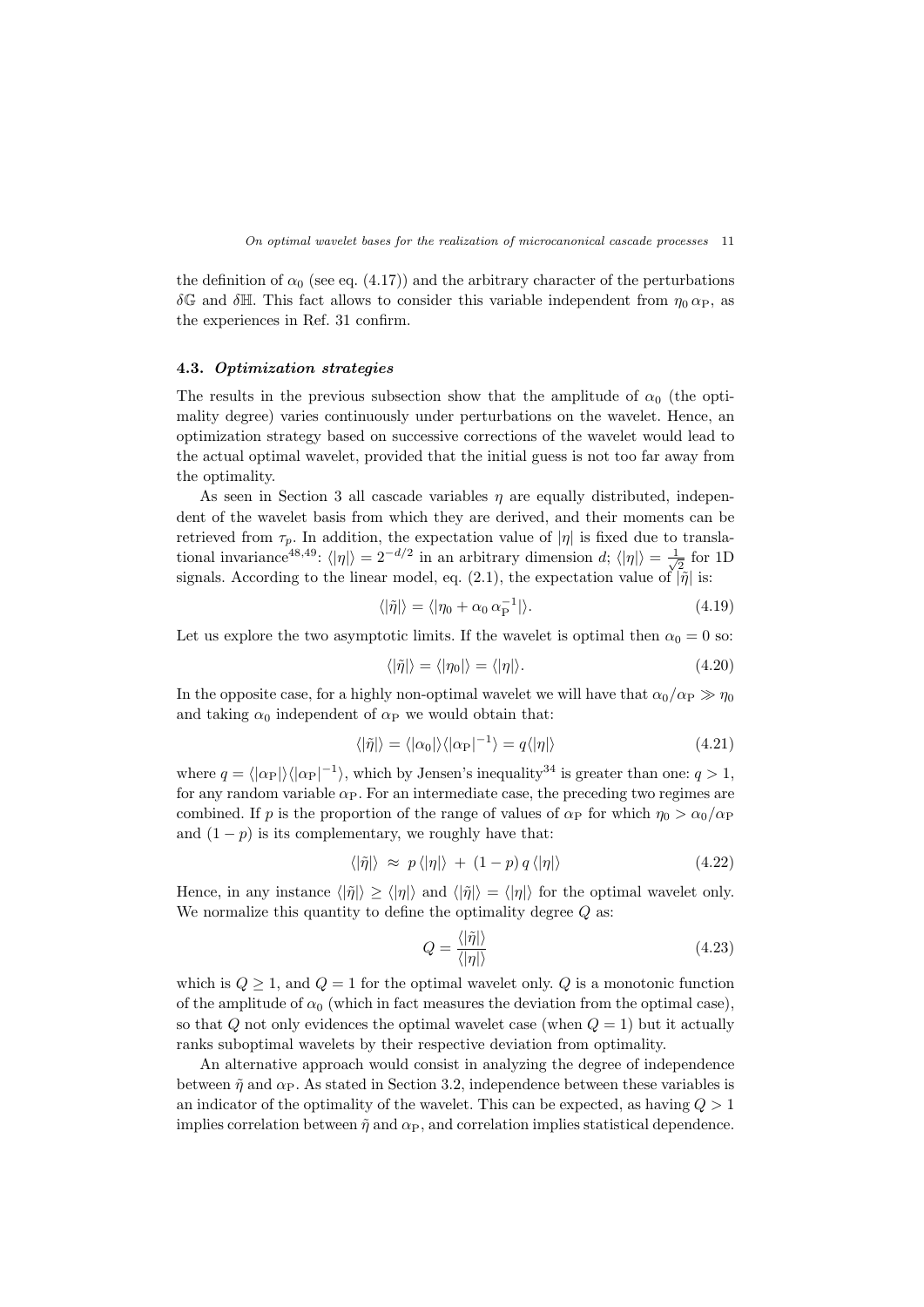In this case decorrelation  $(Q = 1)$  implies independence also, as  $Q = 1$  implies optimality and optimality implies independence. In fact,  $\tilde{\eta}$  and  $\alpha_{\rm P}$  are negatively correlated in suboptimal cases (*Q >* 1), and uncorrelated only for the optimal wavelet:  $\langle |\tilde{\eta}| \rangle$ Cov(*|η*˜*|, |α*P*|*)

$$
Q = \frac{\langle |\eta| \rangle}{\langle |\eta| \rangle} = 1 - \frac{\text{Cov}(|\eta|, |\alpha_{\text{P}}|)}{\langle |\alpha_{\text{C}}| \rangle}.
$$
 (4.24)

A standard measure of statistical dependence is the mutual information. Therefore, the mutual information between  $\tilde{\eta}$  and  $\alpha_{\rm P}$ ,  $I = I(\tilde{\eta}, \alpha_{\rm P})$ , could also measure the degree of optimality of a wavelet. However, the advantage of using *Q* instead of *I* comes from the fact that *Q* is less numerically sensitive to sampling size than *I*. The main problem with the practical calculation of the mutual information is that it is very data demanding (see the estimation of uncertainties in Appendix Appendix B and the numerical study in the next section). Hence, when only small and short datasets are available, *Q* is more convenient as indicator of the optimality degree.

#### **5. Results**

Now we want to show in practice the theoretical results given in the previous section, namely the validity of the linear model, eq. (4.18), and the performance of our measures of optimality, *Q* and *I*. We have generated synthetic signals according to a given cascade process and with a prefixed optimal wavelet basis. The cascades are generated by first calculating the wavelet coefficients through eq. (3.13) for dyadic scale steps, and then generating the signal from these wavelet coefficients, eq. (3.9), with the chosen wavelet basis. The multiplicative variable  $\eta$  is a random variable following a given cascade distribution without horizontal correlations, i.e., it follows Benzi et al.'s model.<sup>3</sup>*,*<sup>1</sup> As distribution for the cascade variable *η* we have chosen the log-Poisson distribution, which has been proposed in many different physical systems.<sup>12</sup>*,*42*,*<sup>48</sup> Hence, we have chosen a translationally invariant log-Poisson characterized by having a most singular manifold of dimension  $D_{\infty} = 0$ and singularity exponent  $h_{\infty} = -\frac{1}{2}$ , which is a realistic choice of parameters.<sup>47,48</sup> See the Appendix Appendix A for a description of the log-Poisson distribution and parameters.

Regarding the linear model, it has been derived by perturbative analysis. In Figure 1 we validate this model in practice, for a very long series of 67 108 864 points. Figure 1 top shows the probability density function of the child coefficient  $\alpha_{\rm C}$  conditioned by a given value of the parent coefficient  $\alpha_{\rm P}$ . In Figure 1 top left the analysis wavelet is the optimal wavelet and in Figure 1 top right the analysis wavelet is a suboptimal wavelet. First, we can observe that for any value of the parent coefficient, the child coefficient is symmetrically distributed  $\rho(\alpha_{\rm C}|\alpha_{\rm P}) = \rho(-\alpha_{\rm C}|\alpha_{\rm P}),$ what means that  $\langle \eta_0 \rangle = \langle \alpha_0 \rangle = 0$ ; this also implies  $\rho(\alpha_C|\alpha_P) = \rho(\alpha_C|- \alpha_P)$ . We also observe that the standard deviation of the child coefficient conditioned by a value of the parent coefficient depends hyperbolically on it, as predicted by the linear model, namely:

$$
\sigma_{\alpha_{\rm C}|\alpha_{\rm P}} = \sqrt{\langle \alpha_{\rm C}^2 | \alpha_{\rm P} \rangle} = \sqrt{A \alpha_{\rm P}^2 + B} \tag{5.1}
$$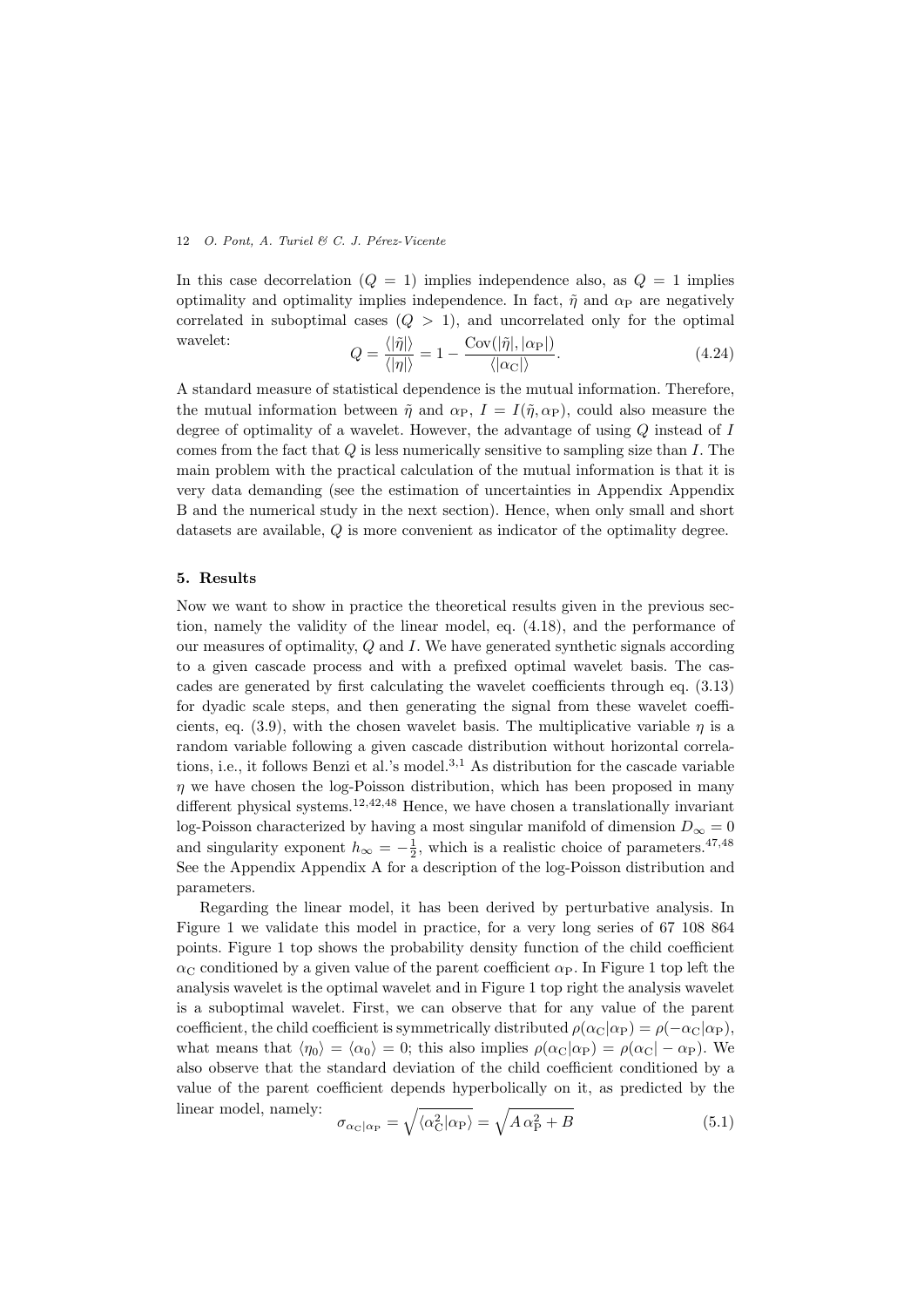where the constants *A* and *B* are given by the linear model:  $\langle \eta_0^2 \rangle = A$  and  $\langle \alpha_0^2 \rangle =$ *B*. For the optimal wavelet,  $A = \langle \eta^2 \rangle$  and  $B = 0$ , so that  $\eta_0$  coincides with  $\eta$ . Additional evidence is furnished by the conditioned histograms of logarithms of the parent and child coefficients, i.e., the conditional probability of  $\ln |\alpha_C|$  for a given value of  $\ln |\alpha_P|$ , which is shown in Figure 1 bottom. As before, the bottom left histogram corresponds to the optimal case while the bottom right histogram is a suboptimal case. The absolute values fold the top histograms to the first quadrant while the logarithms balance the kurtotic distributions of the wavelet coefficients. When the series is analyzed with its optimal wavelet, the histogram exhibits a perfectly straight maximum-probability line and small dispersion around this line. In contrast, when the series is analyzed with a suboptimal wavelet the histogram bends on the left to a horizontal line. The bending of the maximum-probability line to a horizontal line means that  $\alpha_C$  becomes independent of  $\alpha_P$ , because hence for any value of  $\alpha_P$  the distribution of  $\alpha_C$  is the same. This effect is in agreement with the linear model, eq. (4.18), as the term  $\alpha_0$  becomes dominant when  $\alpha_P$  is too small, and it is independent of  $\alpha_P$ . The two asymptotic limits predicted by the linear model can be easily obtained from eq.  $(4.18)$ : when the value of the parent coefficient  $\alpha_{\rm P}$  is  $\left| \arg e, \sin \ln |\alpha_{\text{C}}| = \ln |\eta_0 \alpha_{\text{P}}| + \ln \left| 1 + \frac{\alpha_0}{\eta_0 \alpha_{\text{P}}} \right|$ the second term becomes irrelevant, so that  $\ln |\alpha_C| \approx \ln |\alpha_P| + \ln |\eta_0|$ . When the value of the parent coefficient  $\alpha_P$  is small,  $\ln \left| \alpha_{\text{C}} \right| = \ln \left| \alpha_{0} \right| + \ln \left| 1 + \frac{\eta_{0} \alpha_{\text{P}}}{\alpha_{0}} \right|$ the second term rapidly becomes irrelevant, so that  $\ln |\alpha_{\rm C}| \approx \ln |\alpha_0|$ . Not only the asymptotes, but also the central behavior is the one given by the model, as the line of maximum-probability of the histogram fits a shape:

$$
\ln |\alpha_{\rm C}|_{\rm m.p.} = \ln (|\alpha_0|_{\rm m.p.} + |\eta_0|_{\rm m.p.} \exp \ln |\alpha_{\rm P}|) \tag{5.2}
$$

where m.p. stands for *maximum probable*, i.e., these values are the probability maxima of their respective distributions. Notice also that the amplitude of the fluctuations of  $\alpha_0$  is larger than that of  $\eta_0$ , and for that reason dispersion grows when the value of  $\alpha_P$  decreases.

In a more extensive test, we have used 24 standard wavelets of very different families. These are: Haar, Daubechies (orders 2 to 10), Coiflet (orders 1 to 5), Symmlet (orders  $4$  to  $8$ ) and Battle-Lemarié (spline wavelets) (orders 1, 2, 3 and  $6$ ). Each family has some remarkable properties, which can be controlled by an order parameter *p*. Wavelets from Daubechies family have the shortest possible QMFs compatible with having vanishing moments up to order *p*. The Symmlet family verifies the same requirement but also requesting wavelets to be as symmetric as possible. The Coiflet family verifies the same requirement than Daubechies family, but in addition the associated unity function also verifies to have vanishing moments up to order *p*. Finally, Battle-Lemarié family is generated by the orthonormalization of order-*p* splines. In essence, each family searches to approximate the signal with a basis with prefixed degree of regularity, attending to a number vanishing derivatives, as Daubechies wavelets, or by approximation with a regular enough polynomial, as Battle-Lemarié wavelets. Please refer to Ref. 21 for a detailed description of these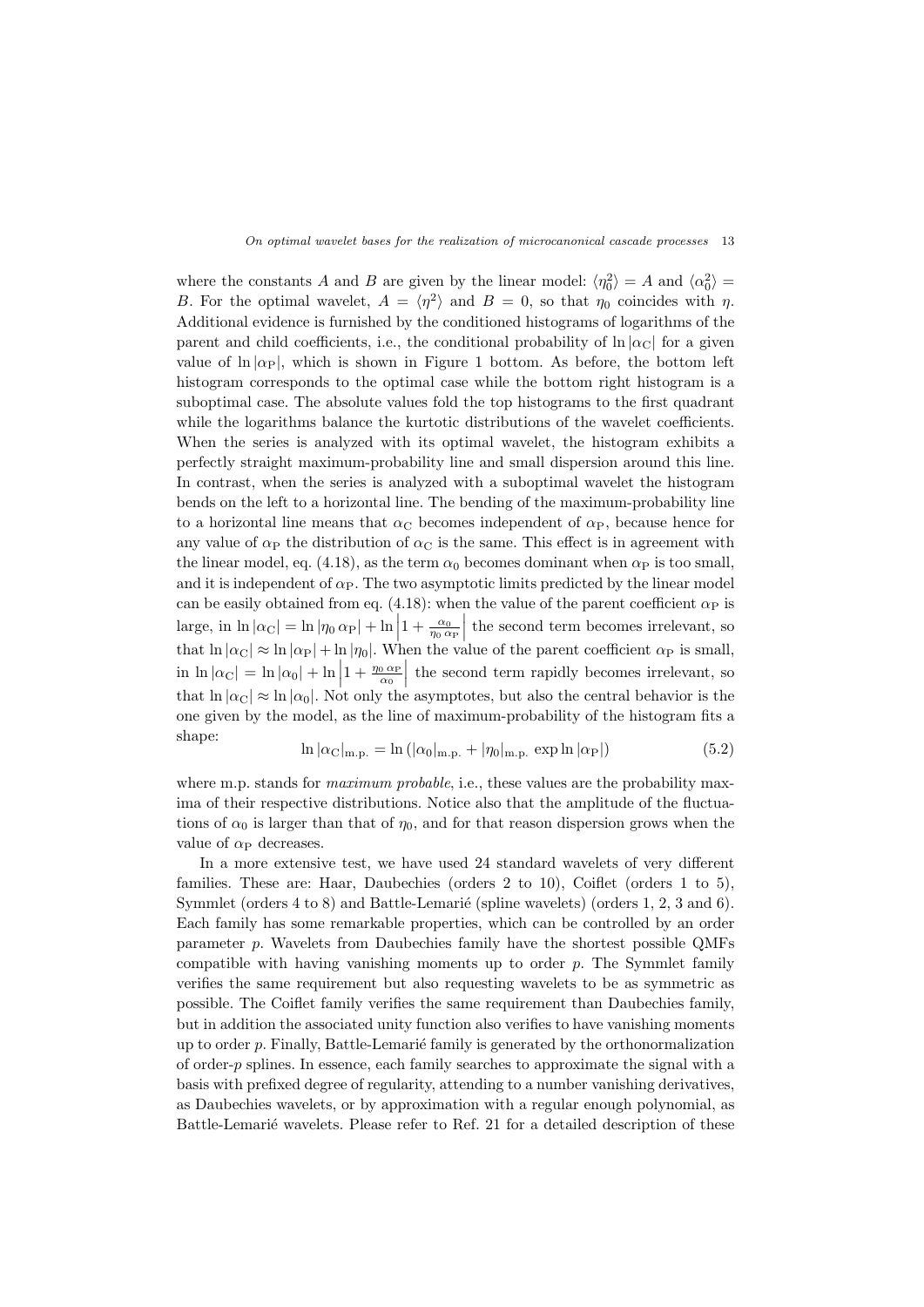

Fig. 1. Example that shows the influence of parent coefficients,  $\alpha_P$ , over child coefficients,  $\alpha_C$ , in the non-optimal and optimal cases. We plot the joint histograms of  $\alpha_C$  vs.  $\alpha_P$  and  $\ln |\alpha_C|$  vs.  $\ln |\alpha_P|$ for synthetic cascade data generated with the Coiflet-1 wavelet and analyzed, eq. (3.10), with the Battle-Lemarié-6 wavelet (histograms A and B, a non-optimal case) and the Coiflet-1 wavelet (histograms C and D, the optimal case). In each histogram, each column has been normalized so that vertical slices correspond to the probability distribution function of the vertical-axis variable conditioned to the value in the horizontal-axis. This way, black corresponds to zero probability and white corresponds to maximum probability. For wavelet coefficients (histograms A and C), their values range from *−*0*.*125 to 0*.*125 in both axes (nondimensional) and the histograms are defined by a grid of 25 *×* 25 bins. For logarithms of wavelet coefficients (histograms B and D), their values range from *−*32 to 1 (nondimensional) and the histograms are defined by a grid of 50 *×* 50 bins. In all cases, the bins are smoothed with a cubic spline to enhance presentation. The analyzed data are a single series of very high resolution (67 108 864 points). Cascade process is a log-Poisson of parameters  $D_{\infty} = 0$  and  $h_{\infty} = -\frac{1}{2}$  (see Appendix Appendix A for a detailed description of the process).

wavelet bases.

Notice that Haar and Daubechies-1 are the same, and Symmlet 1 to 3 also coincide with Daubechies 1 to 3 respectively, so we have not repeated them. For each wavelet, we have generated 64 series of 4096 points, which is a quite realistic size. Hence, we have generated 24 ensembles of series and each wavelet is optimal in an ensemble. For a given ensemble, we have processed it with the same 24 wavelet bases. That is, for each ensemble we have tried its optimal basis and 23 non-optimal bases. We have hence performed  $24 \times 24 = 576$  different tests to check the validity of the linear model.

In Figure 2 we present the joint histograms of  $\ln |\alpha_C|$  vs.  $\ln |\alpha_P|$ , obtained from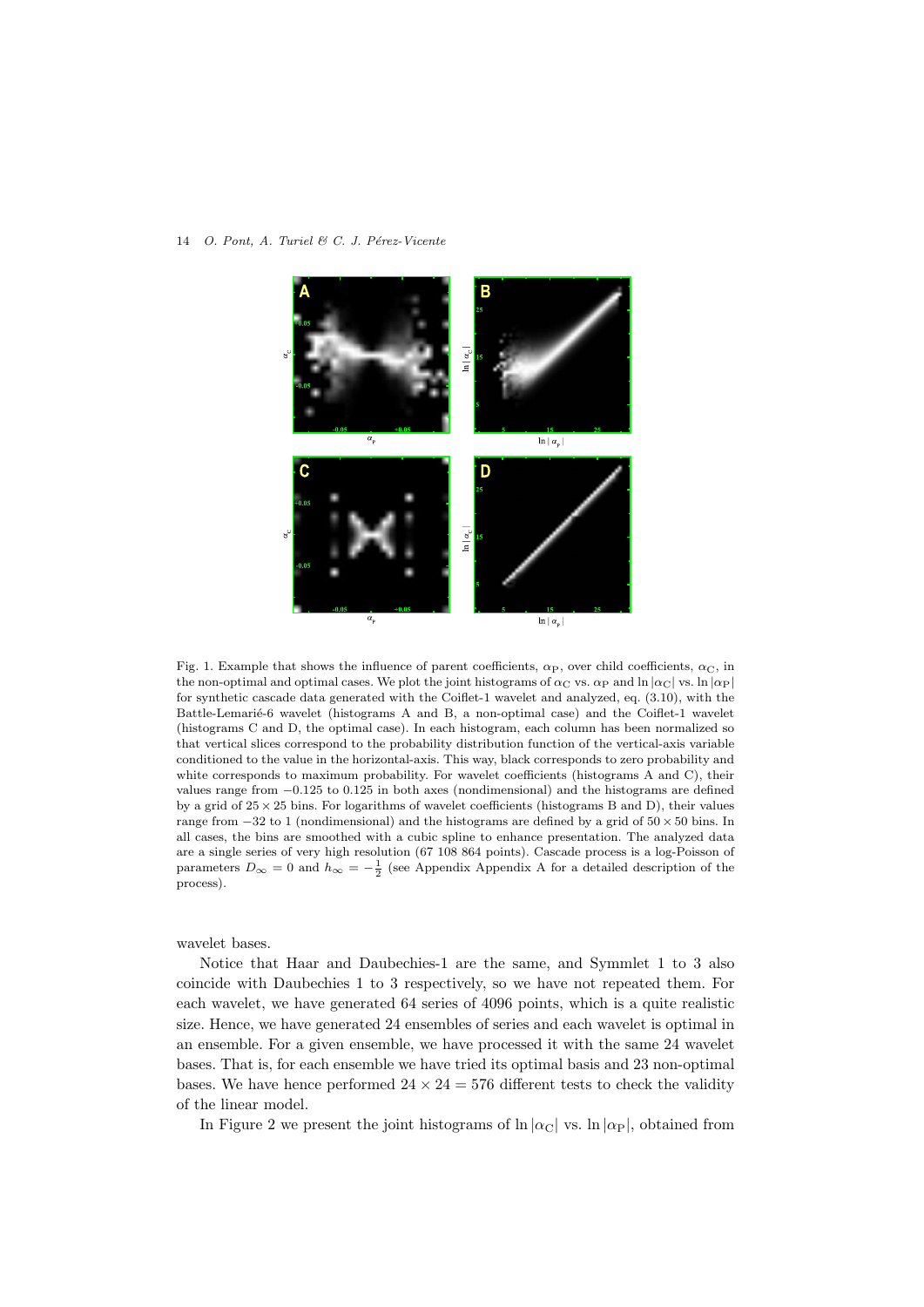the different ensembles when they are analyzed with the 24 bases, arranged in a tabular form. By construction, the histograms on the diagonal of this table correspond to the case in which the ensemble is analyzed with its optimal wavelet, and hence these histograms exhibit the same optimal behavior seen in Figure 1, bottom left. In contrast, when an ensemble is analyzed with a suboptimal wavelet the maximumprobability line bends on the left to a horizontal line, as in Figure 1, bottom right. In all cases, linear model holds, as the histogram only present two asymptotic regimes: linear dependence for great values of  $\alpha_P$  (right side) and independence for small values of  $\alpha_P$  (left size). As the optimal and analyzing wavelets become more different, the amplitude of the term  $\alpha_0$  increases and hence the extension of the horizontal line in the joint histogram becomes longer.



Fig. 2. Joint histograms of  $\ln \alpha$ <sub>C</sub> vs.  $\ln \alpha$ <sub>P</sub> for synthetically generated cascade process data. The histograms have been arranged as in Table 1, i.e., generation wavelet (rows) vs. analysis wavelet (columns), so that the main diagonal corresponds to the optimal wavelet cases. Each histogram column has been normalized so that it corresponds to the probability distribution function of  $\ln \alpha_C$ conditioned to a given value of  $\ln \alpha_P$  in the horizontal axis. Values range  $-20$  to 1 in both axes, the same for all the histograms. The analyzed ensembles correspond to 64 series of 4096 points each and the generating cascade process is a log-Poisson of parameters  $D_{\infty} = 1$  and  $h_{\infty} = -\frac{1}{2}$ . Each histogram has  $30 \times 30$  boxes. Histograms are colored according to its value of  $Q$  parameter.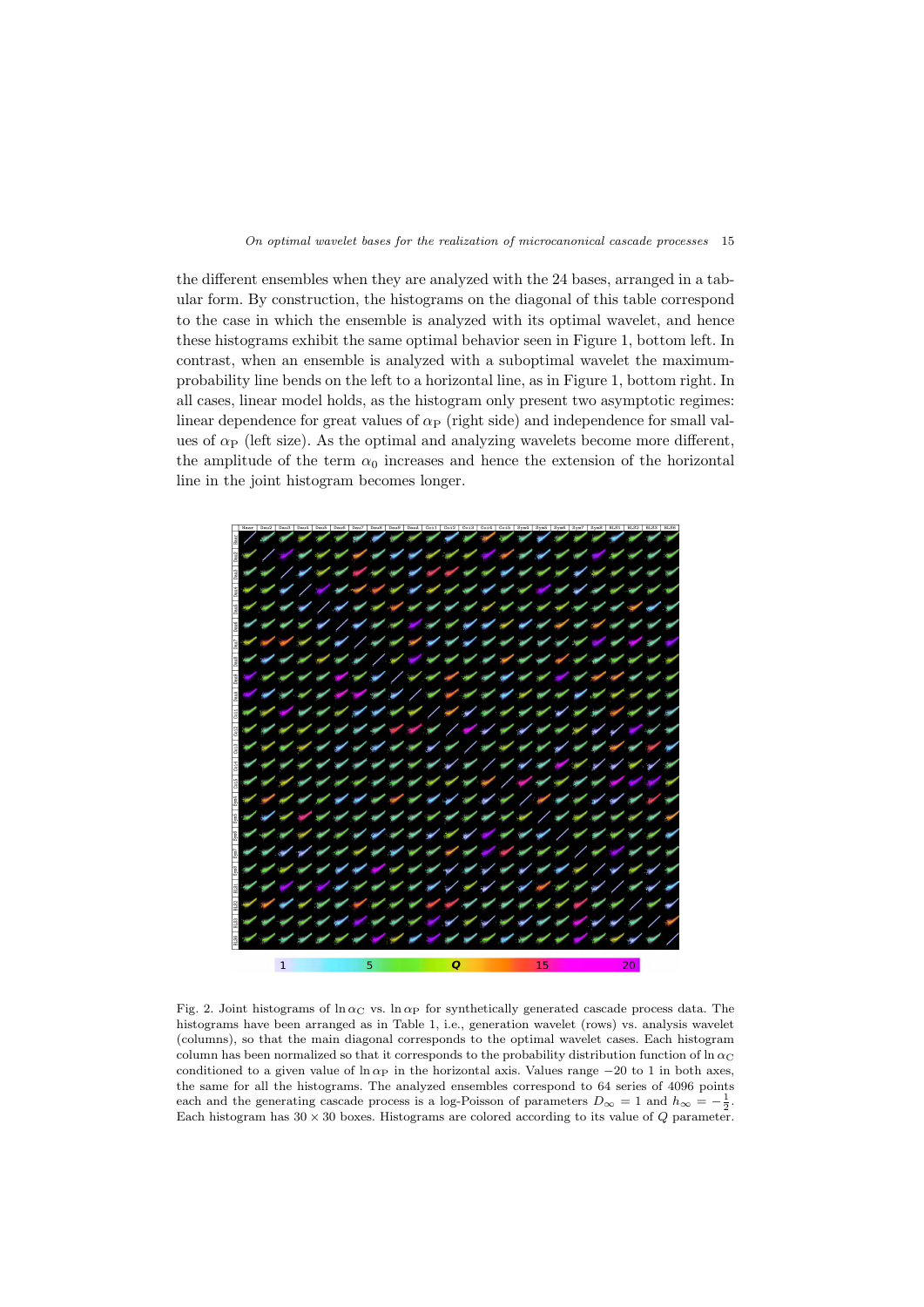|                      | Haar | Dau2     | Dau3 | Dau4 | Dau5 | Dau6                                                                                                     | Dau7 | Dau8 | Dau9 | DauA | $C0$ i 1 | Coi2 | Coi3 | Coi4                                             | Coi5 | Sym4 | Sym5 | Sym6 | Sym7     | Sym8     | BLS1               | <b>BLS2</b> | <b>BLS3</b> | BLS6 |
|----------------------|------|----------|------|------|------|----------------------------------------------------------------------------------------------------------|------|------|------|------|----------|------|------|--------------------------------------------------|------|------|------|------|----------|----------|--------------------|-------------|-------------|------|
|                      | 1.00 | 5.88     |      |      |      |                                                                                                          |      | 4.8  |      |      |          |      |      |                                                  |      |      |      |      |          |          |                    |             |             |      |
|                      | 0.00 | 0.13     | 0.12 | 0.12 | 0.13 | 0.12                                                                                                     | 0.12 | 0.12 |      |      |          | 0.12 | 0.12 | 0.12                                             | 0.12 | 0.13 | 0.12 | 0.12 |          |          | 0.12               |             | 0.12        |      |
|                      | 8.81 | 1.00     |      | 6.26 |      |                                                                                                          |      |      |      | 5.10 |          | 8.84 |      |                                                  |      | 5.95 | 4.28 |      |          |          |                    |             |             |      |
| Dau <sub>2</sub>     | 0.12 | 0.00     | 0.11 | 0.12 |      |                                                                                                          |      |      |      |      |          | 0.12 |      | 0.12                                             | 0.12 | 0.12 | 0.10 |      |          |          |                    |             |             |      |
|                      |      |          |      |      |      |                                                                                                          |      |      |      |      |          |      |      |                                                  |      |      |      |      |          |          |                    |             |             |      |
| Dau <sub>3</sub>     | 6.53 | 7.31     | 1.00 | 4.69 |      | 6.86                                                                                                     |      |      |      | 4.80 | 14.3     |      |      |                                                  | 5.28 | 6.63 | 8.41 |      | 3.83     |          |                    |             |             |      |
|                      | 0.11 | 0.12     | 0.00 | 0.11 | 0.13 |                                                                                                          |      |      | 0.12 | 0.12 | 0.12     |      |      |                                                  | 0.13 | 0.12 | 0.13 |      | 0.11     | 0.12     |                    |             |             |      |
|                      | 9.10 | 8.59     | 4.97 | 1.00 |      | 5.64                                                                                                     |      |      |      | 4.95 | 10.6     | 8.69 |      |                                                  | 6.25 | 8.49 | 38.6 | 6.59 | 3.35     | 5.86     |                    |             |             |      |
| Dau4                 | 0.12 | 0.12     | 0.11 | 0.00 | 0.11 | 0.13                                                                                                     |      |      |      | 0.12 | 0.12     | 0.12 |      | 0.12                                             | 0.12 | 0.13 | 0.12 | 0.12 | 0.09     | 0.13     | 0.12               |             |             |      |
|                      | 9.04 |          | 5.88 | 4.02 | 1.00 | 3.75                                                                                                     | 5.86 |      |      |      | 6.00     | 5.64 | 6.95 |                                                  |      |      |      |      | 6.85     |          |                    |             |             |      |
| Å                    |      |          |      |      |      |                                                                                                          | 0.13 |      |      |      | 0.13     |      |      |                                                  |      |      |      | 0.13 |          | 0.11     |                    |             |             |      |
|                      | 0.13 | 0.13     | 0.13 | 0.11 | 0.00 | 0.11                                                                                                     |      |      |      |      |          | 0.12 | 0.13 | 0.12                                             | 0.13 | 0.12 | 0.13 |      | 0.12     |          | 0.12               |             | 0.12        |      |
| Dau <sub>6</sub>     | 5.57 |          |      | 7.60 | 3.65 | 1.00                                                                                                     | 4.02 |      |      |      |          |      |      |                                                  |      | 4.67 | 6.06 |      |          |          |                    |             |             |      |
|                      | 0.13 |          |      | 0.12 | 0.11 | 0.00                                                                                                     | 0.12 | 0.13 |      |      | 0.12     | 0.12 | 0.12 | 0.12                                             | 0.13 | 0.12 | 0.13 | 0.12 | 0.13     | 0.12     | 0.12               |             | 0.12        |      |
|                      | 10.2 |          |      |      |      | 3.87                                                                                                     | 1.00 | 6.33 |      |      | 4.63     | 5.76 |      |                                                  | 6.73 | 6.05 | 5.77 |      | 7.55     |          |                    |             |             |      |
| Dau7                 | 0.13 | 0.12     |      | 0.13 | 0.13 | 0.11                                                                                                     | 0.00 | 0.11 | 0.13 | 0.13 | 0.13     | 0.13 | 0.10 | 0.12                                             | 0.13 | 0.12 | 0.12 | 0.11 | 0.13     | 0.12     | 0.12               |             | 0.12        |      |
|                      | 6.64 | 5.25     |      |      |      | 7.16                                                                                                     | 5.71 | 1.00 | 9.82 |      |          |      | . 18 |                                                  |      | 6.86 | 6.24 |      | 7.85     | 5.88     |                    |             |             |      |
| Dau <sub>8</sub>     |      |          |      |      |      |                                                                                                          |      |      |      |      |          |      |      |                                                  |      |      |      |      |          |          |                    |             |             |      |
|                      | 0.13 | 0.13     |      |      |      |                                                                                                          | 0.12 | 0.00 | 0.12 | 0.13 | 0.12     |      | 0.12 |                                                  |      | 0.13 | 0.12 | 0.11 | 0.12     | 0.12     |                    |             |             |      |
|                      |      | 8.34     |      |      |      |                                                                                                          | 8.50 | 4.78 | 1.00 | 9.04 |          |      |      |                                                  | 5.23 | 6.89 | 8.32 | 23.  | 7.06     |          |                    |             |             |      |
| Å                    | 0.13 | 0.13     | 0.12 |      |      |                                                                                                          |      | 0.12 | 0.00 | 0.12 | 0.13     |      |      |                                                  |      |      | 0.12 | 0.12 | 0.12     |          |                    |             |             |      |
|                      | 29.6 | 4.95     |      |      |      |                                                                                                          |      | 5.85 | 3.78 | 1.00 | 7.84     |      |      |                                                  | 4.88 |      |      |      | 4.66     |          |                    |             |             |      |
| DauA                 | 0.13 | 0.13     | 0.12 | 0.12 |      |                                                                                                          |      | 0.13 | 0.11 | 0.00 | 0.14     | 0.14 |      |                                                  | 0.12 |      |      |      | 0.12     |          |                    |             |             |      |
|                      |      |          |      | 6.30 |      | 9.07                                                                                                     |      | 5.30 |      | 9.89 | 1.00     | 11.4 | 2.63 |                                                  |      |      |      |      | 8.54     |          |                    |             |             |      |
| Š                    |      |          |      |      |      |                                                                                                          |      |      |      |      |          |      |      |                                                  |      |      |      |      |          |          |                    |             |             |      |
|                      |      |          | 0.12 | 0.12 |      | 0.12                                                                                                     |      |      |      |      | 0.00     | 0.13 | 0.09 | 0.13                                             |      |      |      | 0.10 | 0.12     | 0.13     | 0.12               |             |             |      |
| 2                    | 8.38 | 6.25     |      |      |      | 6.29                                                                                                     | 5.58 | 6.38 |      | 15.7 | 6.73     | 1.00 | 17.0 | 2.05                                             | 7.71 | 2.62 | 6.99 |      | 10.1     | 2.23     | 1.17               |             | 6.49        |      |
| ડ                    | 0.12 | 0.12     |      | 0.12 | 0.11 | 0.12                                                                                                     | 0.13 | 0.13 |      |      | 0.12     | 0.00 | 0.13 | 0.08                                             | 0.12 | 0.09 | 0.13 |      | 0.12     | 0.09     | 0.04               | 0.12        | 0.08        |      |
|                      | 7.45 | 10.0     |      | 10.6 | 5.84 | 4.56                                                                                                     |      | 5.12 |      |      | 2.81     | 6.69 | 1.00 | 6.75                                             | 9.09 | . 09 | 7.04 | 2.35 | 7.05     | 5.88     | 11.7               |             | 13.9        |      |
| Š                    | 0.13 | 0.12     | 0.12 | 0.12 |      | 0.12                                                                                                     | 0.09 | 0.12 |      |      | 0.10     | 0.13 | 0.00 | 0.13                                             | 0.12 | 0.13 | 0.12 | 0.07 | 0.13     | 0.13     | 0.13               | 0.11        | 0.12        |      |
|                      | 6.34 | 7.85     |      | 7.58 |      |                                                                                                          |      |      |      |      | 5.73     |      |      |                                                  |      | 3.22 |      |      |          | 1.86     | 1.96               |             | 2.06        |      |
| ိ                    |      |          |      |      |      |                                                                                                          |      |      |      |      |          | 2.06 | 6.28 | 1.00                                             | 6.79 |      | 5.68 | 16.8 | 9.23     |          |                    |             |             |      |
|                      | 0.12 | 0.12     |      | 0.12 |      | 0.12                                                                                                     |      |      |      |      |          | 0.08 | 0.13 | 0.00                                             | 0.12 | 0.10 | 0.13 | 0.13 | 0.12     | 0.07     | 0.06               |             | 0.06        |      |
|                      | 6.57 | .36      |      |      |      |                                                                                                          |      |      |      |      |          |      | 7.22 | 11.9                                             | 1.00 | 15.8 |      |      | 5.69     |          | 16.8               |             |             |      |
| $\ddot{\rm s}$       | 0.13 | 0.12     |      | 0.13 | 0.12 | 0.13                                                                                                     |      | 0.13 |      |      | 0.12     | 0.12 | 0.12 | 0.12                                             | 0.00 | 0.12 | 0.13 | 0.13 | 0.12     | 0.12     | 0.12               | 0.13        | 0.12        |      |
|                      | 9.93 |          |      |      |      |                                                                                                          |      |      |      |      | 5.25     | 4.15 | .73  | 2.84                                             | 8.11 | 1.00 | 12.0 | 5.55 | 7.88     | 3.46     | 2.97               |             |             |      |
| û                    | 0.12 | 0.12     | 0.12 | 0.12 |      | 0.12                                                                                                     |      | 0.13 | 0.13 | 0.13 |          | 0.09 | 0.13 | 0.10                                             | 0.13 | 0.00 | 0.13 | 0.13 | 0.13     | 0.08     | 0.09               | 0.12        | 0.10        |      |
|                      | 7.37 | 4.95     |      |      |      |                                                                                                          |      |      |      |      |          |      |      |                                                  |      | 9.90 |      | 6.00 | 9.13     |          |                    |             |             |      |
| rm <sub>5</sub><br>ΰ |      |          |      |      |      | 6.19                                                                                                     | .06  | 6.19 | 5.83 |      |          | 5.82 | 7.44 |                                                  | 7.47 |      | 1.00 |      |          |          |                    |             |             |      |
|                      | 0.12 | 0.11     |      |      |      | 0.12                                                                                                     |      | 0.12 | 0.12 | 0.13 | 0.12     | 0.12 | 0.11 | 0.13                                             | 0.12 | 0.12 | 0.00 | 0.11 | 0.12     | 0.12     |                    |             |             |      |
|                      | 6.63 |          |      | 10.7 |      | 7.94                                                                                                     |      | 4.26 | 6.91 | 5.90 | 3.38     | 8.96 | 2.54 | 39.5                                             |      | 5.54 | 5.04 | 1.00 | 8.70     | 6.01     |                    |             |             |      |
| 67                   | 0.13 | 0.13     |      | 0.12 |      | 0.13                                                                                                     | 0.11 | 0.11 | 0.12 | 0.14 | 0.09     | 0.13 | 0.08 |                                                  |      |      | 0.11 | 0.00 | 0.12     | 0.13     | 0.12               |             |             |      |
|                      | 6.31 |          |      | 2.90 |      |                                                                                                          |      |      |      |      |          |      | 7.22 |                                                  |      | 6.82 | 8.25 | 8.60 | 1.00     | 8.43     |                    |             |             |      |
|                      | 0.12 |          |      | 0.09 |      |                                                                                                          |      | 0.12 | 0.12 | 0.12 | 0.13     | 0.13 | 0.13 | 0.12                                             | 0.12 | 0.12 | 0.13 | 0.12 | 0.00     | 0.13     |                    |             |             | 0.12 |
|                      | 5.59 | .59      |      |      |      |                                                                                                          | 4.92 |      |      |      |          | 2.53 | 5.63 | 3.62                                             | 6.34 | 2.92 | 6.35 | 4.82 | 10.1     | 1.00     | 2.80               |             | 2.75        |      |
|                      |      |          |      |      |      |                                                                                                          |      |      |      |      |          |      |      |                                                  |      |      |      |      |          |          |                    |             |             |      |
|                      |      | 0.12     |      | 0.12 |      |                                                                                                          |      |      |      |      |          | 0.09 | 0.13 | 0.08                                             | 0.12 | 0.09 |      |      | 0.12     | 0.00     | 0.09               |             | 0.09        |      |
| ភ្ន                  | 6.57 | 6.78     |      |      |      | 4.78                                                                                                     | 7.48 |      |      | 6.35 | 5.27     | 2.43 | 9.54 | 1.95                                             | 7.07 | 4.16 | 12.7 | 8.60 | 7.32     | 2.44     | 1.00               |             | 2.77        | 5.18 |
|                      | 0.12 |          |      |      |      | $0.12$ $0.12$ $0.12$ $0.11$ $0.12$ $0.13$ $0.13$ $0.12$ $0.13$ $0.13$ $0.12$ $0.03$                      |      |      |      |      |          |      |      | $0.13$ 0.08 0.12 0.09 0.13 0.13 0.13 0.09 0.00   |      |      |      |      |          |          |                    |             | 0.09        |      |
|                      |      |          |      |      |      | 10.3 11.8 5.41 9.95 7.07 6.45 12.8 8.66 7.67 7.45 13.4 14.2 5.69 6.70 5.96 6.94 8.14 9.08 14.6           |      |      |      |      |          |      |      |                                                  |      |      |      |      |          |          | $6.92$ $8.05$ 1.00 |             | 8.01        | 2.68 |
| BLS2                 |      |          |      |      |      | 0.12 0.13 0.13 0.12 0.13 0.13 0.13 0.13 0.13 0.13 0.12 0.12 0.13 0.13 0.13 0.13 0.13 0.12 0.12 0.12      |      |      |      |      |          |      |      |                                                  |      |      |      |      |          |          | $0.13$ $0.13$      | 0.00        | 0.13        | 0.10 |
|                      |      |          |      |      |      | 8.23 6.90 7.10 7.66 6.51 4.91 24.1 7.02 6.35 8.48 34.5 3.58 9.00 2.18 8.06 3.47 5.66 6.72 15.9           |      |      |      |      |          |      |      |                                                  |      |      |      |      |          |          | $3.36$ 2.45        | 6.38 1.00   |             | 12.0 |
| BLS3                 |      |          |      |      |      |                                                                                                          |      |      |      |      |          |      |      |                                                  |      |      |      |      |          |          |                    |             |             |      |
|                      |      |          |      |      |      | 0.13 0.12 0.12 0.12 0.12 0.12 0.13 0.13 0.13 0.13 0.12 0.09 0.13 0.08 0.12 0.10 0.13 0.13 0.12 0.08 0.10 |      |      |      |      |          |      |      |                                                  |      |      |      |      |          |          |                    |             | 0.13 0.00   | 0.12 |
| BLS6                 | 8.40 | $8.15 -$ |      |      |      | 6.41 5.87 6.56 8.52 6.47 18.8 10.5 5.29 55.7 6.16 5.51 8.46 5.38 7.17 8.46 7.57                          |      |      |      |      |          |      |      |                                                  |      |      |      |      | $18.6 -$ | $7.22 -$ | 10.4               | 2.72        | 5.97        | 1.00 |
|                      |      |          |      |      |      |                                                                                                          |      |      |      |      |          |      |      |                                                  |      |      |      |      |          |          |                    |             | 0.13        | 0.00 |
|                      |      |          |      |      |      |                                                                                                          | Q    |      |      |      |          |      |      | $1.00 - 1.50 - 1.50 - 3.00 - 3.00 - 6.00 > 6.00$ |      |      |      |      |          |          |                    |             |             |      |
|                      |      |          |      |      |      |                                                                                                          |      |      |      |      |          |      |      |                                                  |      |      |      |      |          |          |                    |             |             |      |

 $I \Big| 0.00 - 0.04 \Big| 0.04 - 0.08 \Big| 0.08 - 0.12$ 

Table 1. Summary of the *Q* (upper side of the cell) and *I* (lower side of the cell) optimality measures for synthetic cascade data. Each row corresponds to an ensemble generated with the wavelet written sideways at left (generation wavelet), while each column corresponds to the results obtained while analyzing these ensembles with the wavelet written at top (analysis wavelet). The ensembles correspond to 64 series of 4096 points each and the generating cascade process is a log-Poisson of parameters  $D_{\infty} = 0$  and  $h_{\infty} = -\frac{1}{2}$ . Mutual information (*I*) is expressed in bits. Uncertainties of two sigmas are 0.0025 for *Q* and 0.03 bits for *I*.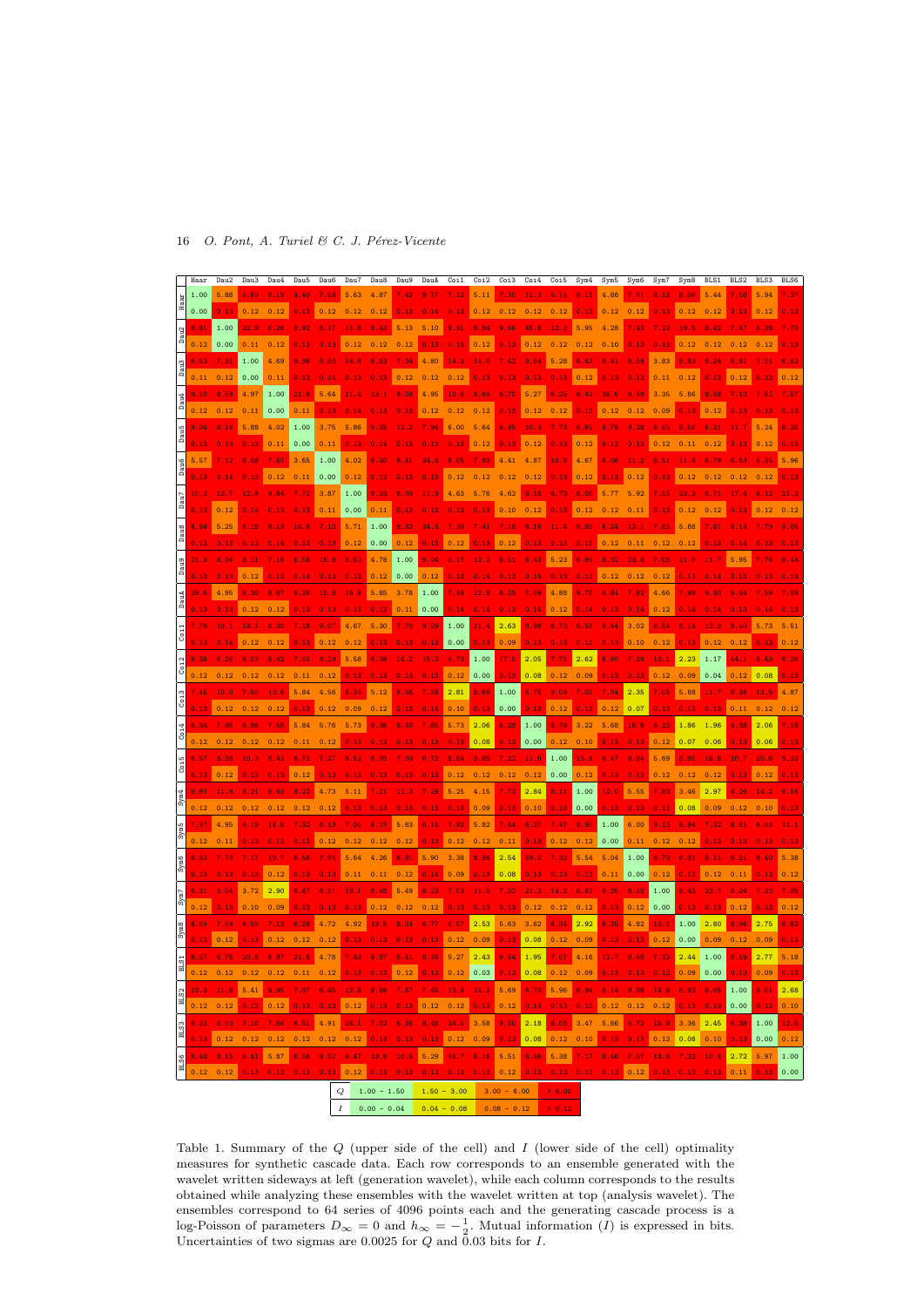In Table 1 we present the results of the mutual information *I* between  $\tilde{\eta}$  and  $\alpha_p$ , and the *Q* parameter as defined in eq. (4.23) for the different combinations of ensemble and analysis wavelet. As shown in the table, only when the processing wavelet coincides with the optimal wavelet the values of *I* and *Q* drop to 0 and 1, respectively, while for other, non-optimal wavelets these values are always larger. This proves that *Q* has the same performance as *I* to assess the optimality of a wavelet basis, but the *Q* parameter is less statistically demanding.

The *Q* parameter is obtained by means of the average of  $\tilde{\eta}$  and so, according to the Central Limit Theorem, it converges to its theoretical value with a standard deviation that depends on the number of samples *N* as  $N^{-\frac{1}{2}}$ ,  $\sigma_{\langle |\tilde{\eta}|\rangle} = \sigma_{|\tilde{\eta}|} N^{-\frac{1}{2}}$ (recall that the average in the denominator of *Q*,  $\langle |\eta| \rangle$ , is theoretically fixed to  $\frac{1}{\sqrt{2}}$  $\overline{c}$ due to translational invariance).  $\sigma_{|\tilde{\eta}|}$  depends on the wavelet and can be analytically calculated for the optimal case only, which in fact is the most interesting case as we want to have the error bar that discriminates optimal from non-optimal wavelets. For the distribution used here, log-Poisson with  $D_{\infty} = 1$  and  $h_{\infty} = -\frac{1}{2}$ , it is  $\sigma_{|\eta|} = \sqrt{2^{-\frac{3}{4}} - \frac{1}{2}} = 0.31$ , and so the standard deviation of *Q* goes as  $0.62 N^{-\frac{1}{2}}$ . As shown in Appendix Appendix B, the estimation of the mutual information *I* has also a standard deviation depending on  $N^{-\frac{1}{2}}$ , but the proportionality constant is  $\sqrt{\omega}$ , which in our log-Poisson distribution is 5.66 bits. In addition, we do not take into account other sampling uncertainties stated in Appendix Appendix B that do not depend on *N*. The absolute uncertainty for *I* is 12 times that of  $Q$ , although their typical values are more than an order of magnitude smaller. For these reasons, we have analyzed relative large ensembles (64 series of 4096 points each) to show that *Q* performs equally well as *I* for large ensembles, but *Q* has the potential to be useful for smaller ensembles.

#### **6. Conclusions**

In this paper we have discussed on the properties of optimal wavelet bases for the representation of multiplicative cascades, which are proper to many physical systems with turbulent-like behaviour. With the aid of optimal wavelet bases, any given signal originated by a cascade can be explicitly represented in terms of that multiplicative cascade. When the wavelet basis used in the analysis is suboptimal, the local cascade variables are poorly described. We have shown that the multiplicative process is perturbed by the inclusion of an additive, noise-like term, with an amplitude depending on the deviation from optimality of the studied basis.

We have then proposed to quantify the degree of optimality of a given basis with a simple descriptor *Q*, defined as the ratio of the first order moment of estimated cascade variable by the first order moment of the actual cascade variable. As this quantity is obtained from first-order moments, it is not demanding in data, and as any deviation implies an increase in the first order moment of the estimated cascade variable, the optimal wavelet is an absolute minimum of this quantifier. Hence, *Q* can be used in any minimization strategy to derive the optimal wavelet.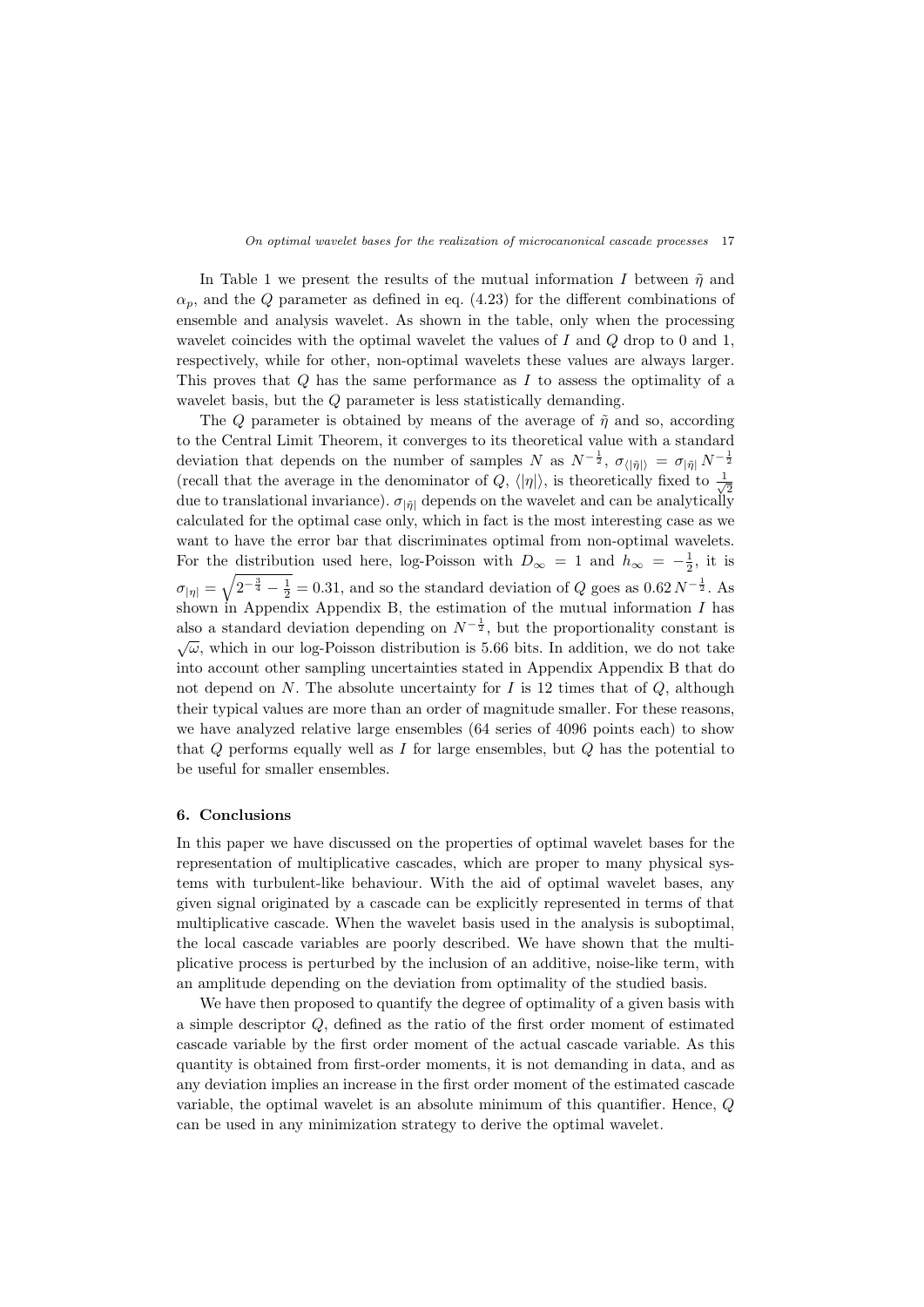To exemplify the derivations on the behavior of *Q*, we have used 24 different standard wavelets to analyze synthetic cascades generated with these same 24 wavelets. Our experiences reveal that *Q* is more accurate than mutual informations in order to determine optimality in reduced datasets.

With the help of the theory settled in this paper, we can undertake a more ambitious program of research. On the technical side, a natural future research line consists on implementing a continuous optimization strategy based on the descriptor *Q*, so that we could derive optimal wavelets of given databases of real signals without restricting the search to given families of wavelet bases. For each system we could hence prove if there exists such an optimal wavelet basis and even if it does not exist, we will be able to derive the best one. This would improve our knowledge on the dynamics of the studied systems. On the side of applications, optimal cascade representations are useful for instance for the inference of missing data by imposing the cascade as a physical constraint – an example of this application for the inference of data gaps in ocean chlorophyll concentration is shown in Ref. 31. Another applications include data forecast and data compression. Finally, on a more physically sound side, cascades are useful to characterize the arrangement of a system, to show how fluxes (heat, material) take place across scales and to unveil any cyclic or regular structure not evident due to the intermittent character of cascades.

# **Appendix A. Connection of the microcanonical cascade with the multifractal singularity spectrum**

A signal  $s$  is said to be multifractal in the microcanonical sense<sup>54</sup> if an intensive functional  $\epsilon_r$  acting on this signal (see Section 3) can be characterized by local scaling relations of the type:

$$
\epsilon_r(\vec{x}) = \alpha(\vec{x}) r^{h(\vec{x})} + o(r^{h(\vec{x})}) \tag{A.1}
$$

where the symbol  $o(r^{h(\vec{x})})$  means a term that is negligible in comparison with  $r^{h(\vec{x})}$ . The function that comprises the local properties of changes in scale,  $h(\vec{x})$ , is called the *singularity exponent* of the signal at the point  $\vec{x}$ .<sup>48,54</sup> A signal verifying eq. (A.1) is said "multifractal" (in the microcanonical sense) because each value *h* of singularity exponent is associated to a singularity component  $F_h \equiv \{\vec{x}: h(\vec{x}) = h\}$ of fractal character, with Hausdorff dimension  $D(h)$ . The function  $D(h)$  is known as the singularity spectrum of the signal.<sup>13</sup>

An interesting feature of the singularity spectrum is that although it is a geometrical feature of the multifractal, it completely defines the statistical properties of the cascade process. In fact, Parisi and Frisch<sup>28</sup> proved that the knowledge of  $D(h)$  granted the knowledge of the distribution of the cascade variables *η* through the knowledge of the multiscaling exponents  $\tau_p$ , as expressed by eq. (3.1). In that case,  $\tau_p$  is related to the singularity spectrum of the multifractal through a Legendre transform:

$$
\tau_p = \inf_h \{ ph + d - D(h) \} \tag{A.2}
$$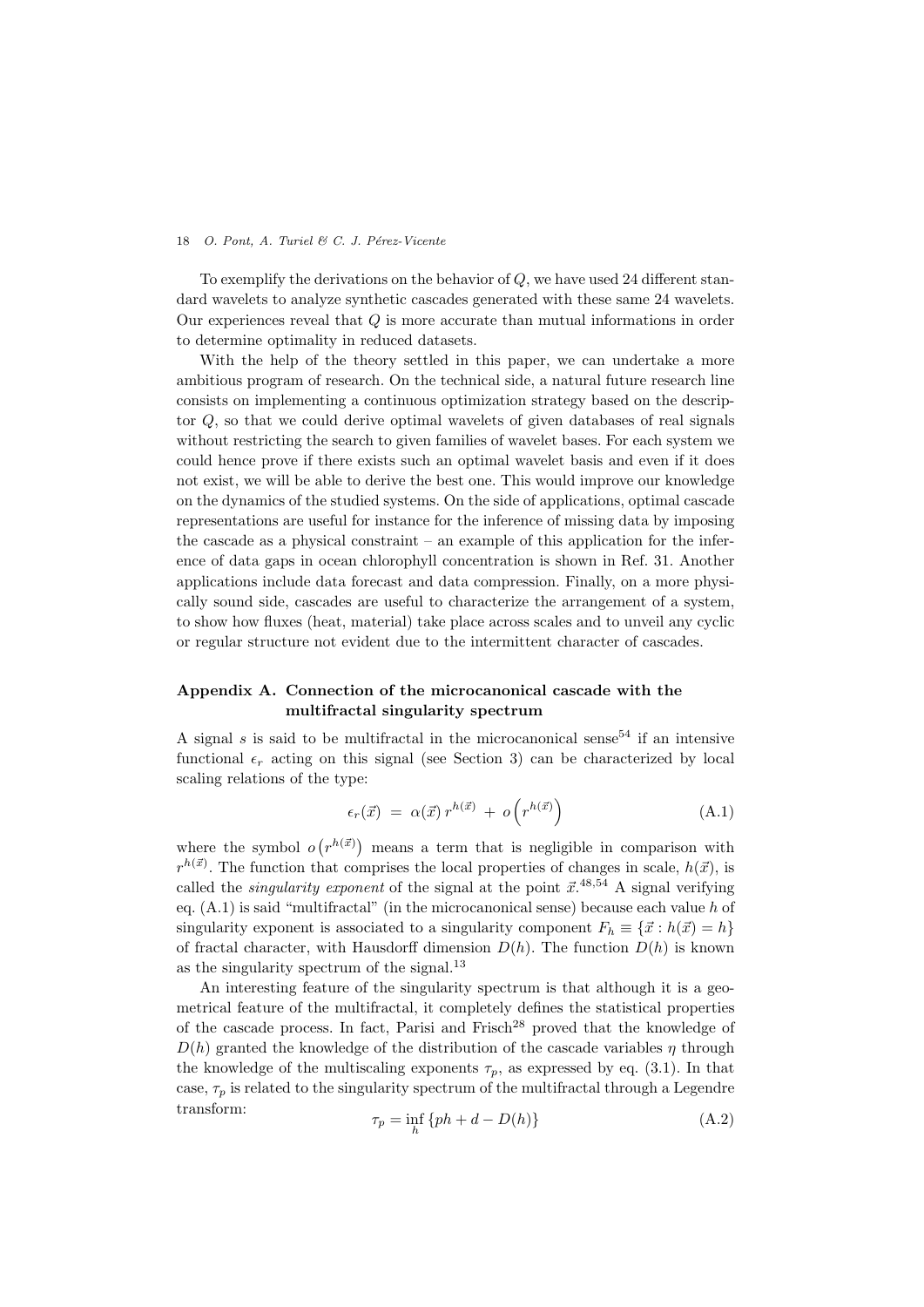which is known as the Parisi-Frisch formula and is the cornerstone of the canonical multifractal formalism. An interesting corollary of eq.  $(A.2)$  is that when  $D(h)$  is convex the Legendre transform can be inverted and hence  $D(h)$  can be expressed as the Legendre transform of the multiscaling exponents  $\tau_p$ , namely:

$$
D_L(h) = \inf_p \{ ph + d - \tau_p \}.
$$
 (A.3)

The function  $D_L(h)$  is the so-called Legendre singularity spectrum, which is a convex function of *h* because Legendre transforms are always convex. If  $D(h)$  is convex,  $D(h) = D_L(h)$ ; if  $D(h)$  is not convex,  $D_L(h)$  will be its convex hull.

There is a more direct approach to  $D(h)$  that can be used when the cascade variables are accessible and eliminates the necessity of imposing convex spectra  $D(h)$ . This approach consists in calculating the limit as  $\kappa \to 0$  of the distribution of cascade singularity exponents. The cascade singularity exponents are defined as follows: ln *η<sup>κ</sup>*

$$
h_{\kappa} = \log_{\kappa} \eta_{\kappa} = \frac{\ln \eta_{\kappa}}{\ln \kappa} \tag{A.4}
$$

where  $\eta_{\kappa}$  is the multiplicative cascade variable that relates  $\epsilon_r$  with  $\epsilon_L$ ,  $\kappa = r/L$ , as in eq. (3.4). The cascade singularity exponents represent the singularity exponents in the same sense of eq.  $(A.1)$  when they are obtained at the resolution level,  $54$ i.e., when the scale ratio  $\kappa$  is the one that compares the largest (whole-domain wide) scale *L* with the smallest (resolution-level) scale *r*, meaning that  $r \ll L$  or equivalently  $\kappa \to 0$ . As the singularity components  $F_{h_{\kappa}}$  are of fractal character, the distribution of singularity exponents at a given observation scale behaves  $as^{13}$ :

$$
\rho(h_{\kappa}) \sim \kappa^{d - D(h_{\kappa})} \tag{A.5}
$$

with, as stated,  $\kappa \to 0$ . A direct obtaining of the  $D(h)$  is hence possible through:

$$
\lim_{\kappa \to 0} \frac{\ln \rho(h_{\kappa})}{\ln \kappa} = d - D(h) \tag{A.6}
$$

where:  
\n
$$
h \equiv h_0 = \lim_{\kappa \to 0} h_{\kappa}.
$$
\n(A.7)

*Lemma: The singularity spectrum derived according eq. (A.6) coincides with the Legendre spectrum, eq. (A.3), when the singularity spectrum is convex* **Proof:** First, we define a random variable  $h_{\kappa}$  such that  $\eta_{\kappa} = \kappa^{h_{\kappa}},$  i.e.,

$$
h_{\kappa} = \frac{\ln \eta_{\kappa}}{\ln \kappa}.
$$
\n(A.8)

As the cascade variable  $\eta_{\kappa}$  is derived from a multifractal signal, the limit in eq. (A.6) exists and it is  $d - D(h)$  (the Hausdorff spectrum of the signal).<sup>54</sup> Therefore, the distribution of  $h_{\kappa}$  has a leading order  $\kappa^{d-D(h_{\kappa})}$  as follows:

$$
\rho(h_{\kappa}) = A_{\kappa} \kappa^{d - D(h_{\kappa})} + o(\kappa^{d - D(h_{\kappa})})
$$
\n(A.9)

for small values of  $\kappa$ . Recalling here eq. (3.3) we have:

$$
\tau_p = \lim_{\kappa \to 0} \frac{\ln \langle \eta_\kappa^p \rangle}{\ln \kappa}.
$$
\n(A.10)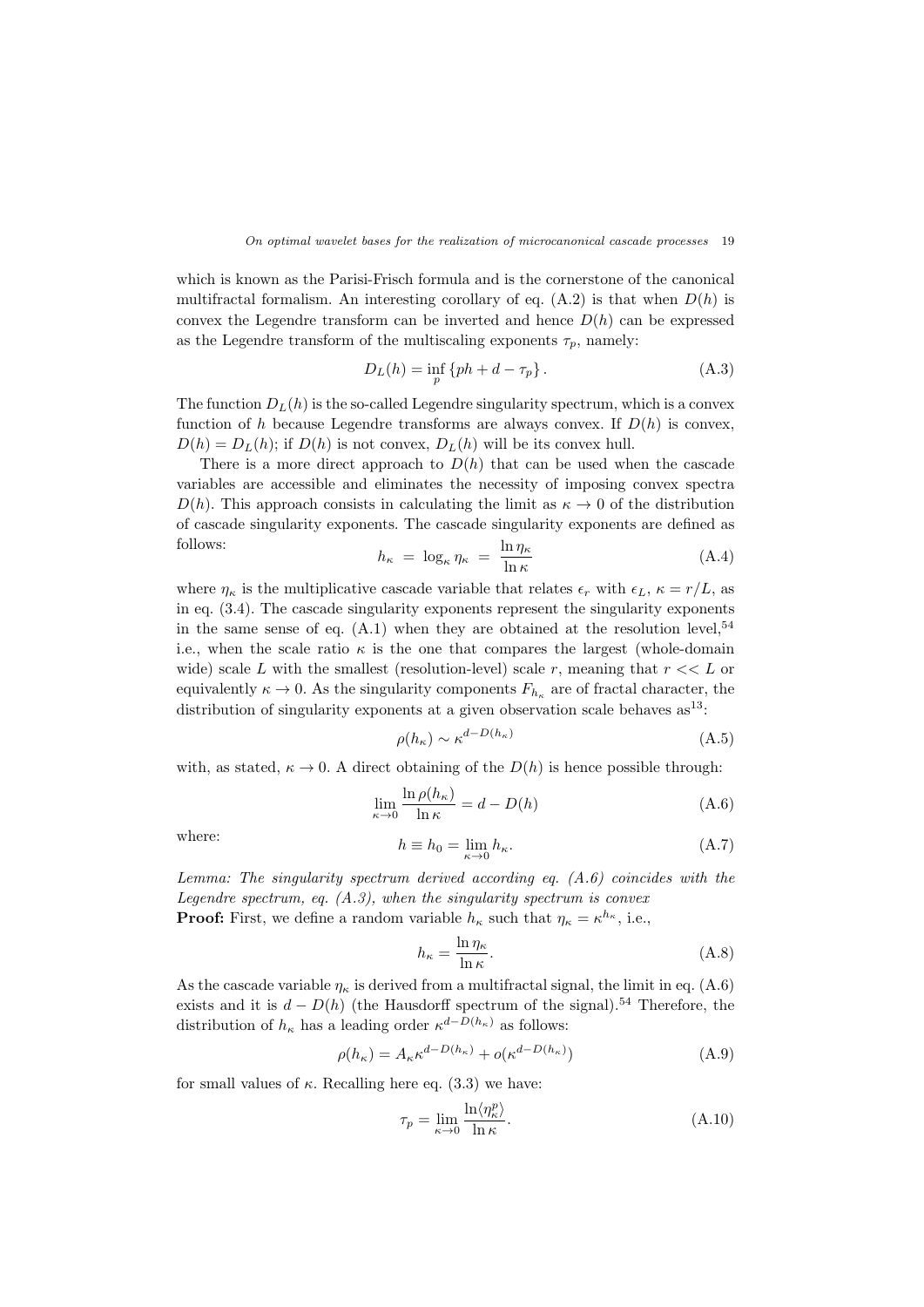We then expand it to find that:

$$
\tau_p = \lim_{\kappa \to 0} \frac{1}{\ln \kappa} \ln \left( \int \mathrm{d}h_{\kappa} \,\kappa^{h_{\kappa}p} \rho(h_{\kappa}) \right) = \lim_{\kappa \to 0} \frac{1}{\ln \kappa} \ln \left( \int \mathrm{d}h_{\kappa} \,\kappa^{h_{\kappa}p} A_{\kappa} \kappa^{d - D(h_{\kappa})} \right)
$$
  
= 
$$
\lim_{\kappa \to 0} \inf_{h_{\kappa}} \{h_{\kappa}p + d - D(h_{\kappa})\} = \inf_{h} \{hp + d - D(h)\}
$$
(A.11)

where we used the saddle-point approximation. Notice that eq.  $(A.11)$  is analogous to eq. (A.2). Recalling that the inverse of a Legendre transform on convex functions is another Legendre transform, if we obtain now the Legendre spectrum, eq. (A.3), and assuming that  $D(h)$  is convex we conclude  $D_L(h) = D(h)$ , q.e.d.

We will show now two examples of the lemma above, for two commonly used multiplicative processes, namely log-normal and log-Poisson processes. A log-normal process has the following distribution:

$$
\rho(\ln \eta_{\kappa}) = \frac{1}{\sqrt{2\pi\sigma_{\kappa}^2}} e^{-\frac{1}{2}\left(\frac{\ln \eta_{\kappa} - \mu_{\kappa}}{\sigma_{\kappa}}\right)^2}.
$$
\n(A.12)

Hence, the  $\tau_p$  as defined in eq. (3.1) are given by:

$$
\tau_p = \frac{\mu_\kappa}{\ln \kappa} p + \frac{\sigma_\kappa^2}{2 \ln \kappa} p^2.
$$
\n(A.13)

Let  $h_m = \mu_\kappa / \ln \kappa$  and  $\sigma_h^2 = -2\sigma_\kappa^2 / \ln \kappa$  (remember that  $\kappa < 1$ ), so eq. (A.3) leads to the singularity spectrum  $D(h)$ :

$$
D(h) = d - \left(\frac{h - h_m}{\sigma_h}\right)^2.
$$
\n(A.14)

Let us show now that eq.  $(A.6)$  leads to the same expression. Notice that eq.  $(A.4)$ means that  $\rho(h_{\kappa}) = -\ln \kappa \rho(\ln \eta_{\kappa})$ . Then, we substitute  $\mu_{\kappa} = h_m \ln \kappa$  and  $\sigma_{\kappa}^2 =$  $-\sigma_h^2 \frac{\ln \kappa}{2}$  in eq. (A.12) to obtain:

$$
\frac{\ln \rho(h_{\kappa})}{\ln \kappa} = \left(\frac{h - h_m}{\sigma_h}\right)^2 + \frac{\ln \sqrt{\frac{-\ln \kappa}{\pi \sigma_h^2}}}{\ln \kappa} \tag{A.15}
$$

and the second term vanishes as  $\kappa \to 0$  leading to eq. (A.14). It follows that eq. (A.6) holds.

The log-Poisson case is a little bit more elaborated due to the discrete-tocontinuous passage. A log-Poisson process is defined as  $\eta_{\kappa} = \kappa^{h_{\infty}} \beta^{n}$  with *n* being a Poisson variable of parameter  $\lambda$ . Then the distribution of  $\ln \eta_{\kappa}$  is:

$$
\rho(\ln \eta_{\kappa}) = \sum_{n=0}^{\infty} e^{-\lambda} \frac{\lambda^n}{n!} \, \delta(\ln \eta_{\kappa} - h_{\infty} \ln \kappa - n \ln \beta) \tag{A.16}
$$

which is discrete, i.e., it only takes nonzero values for some values of  $\ln \eta_{\kappa}$ . The parameter  $h_{\infty}$  is the singularity exponent of the Most Singular Component (MSC),<sup>48,52</sup> while the parameter  $\lambda$  is related to the dimension of the MSC: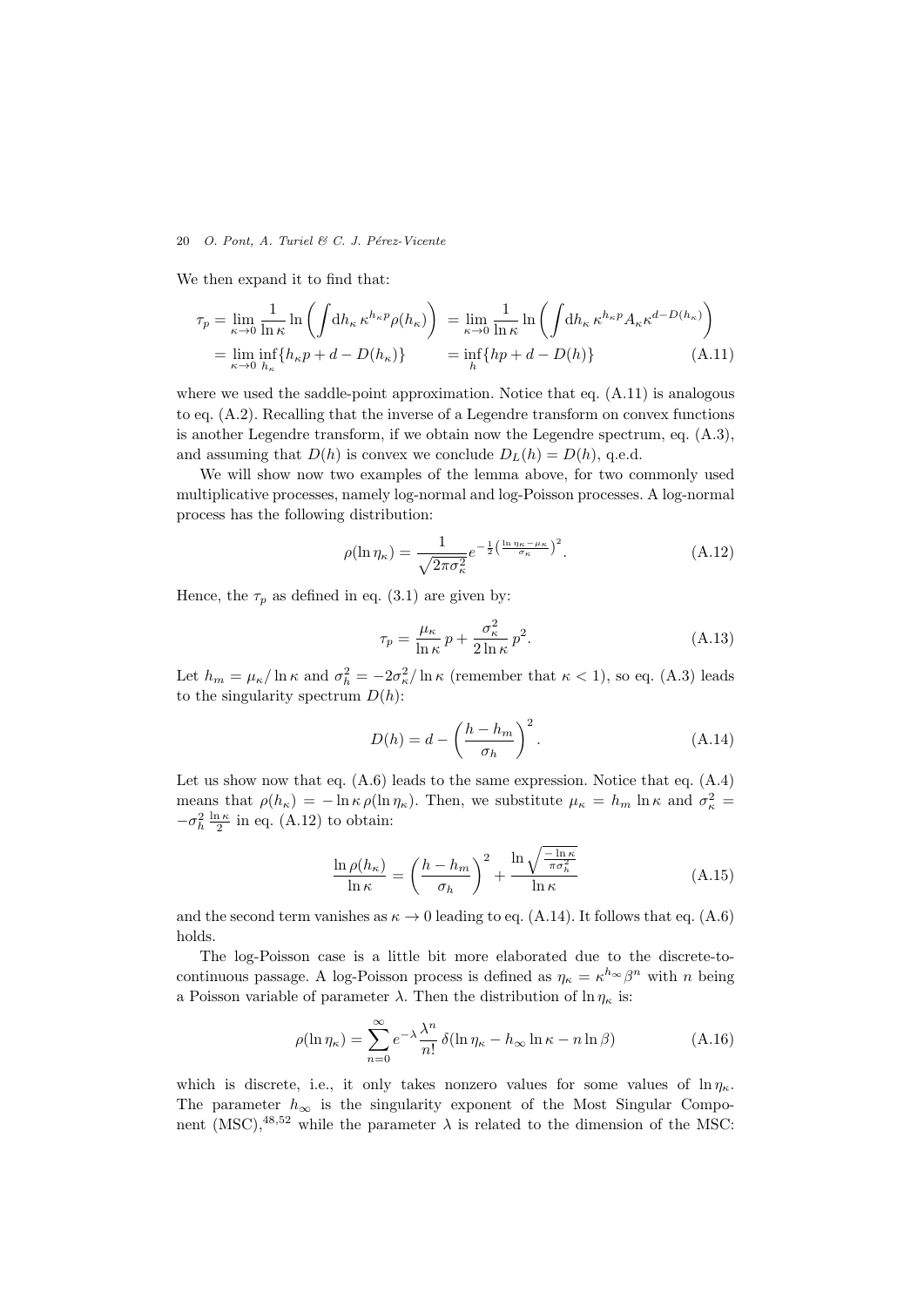$\lambda = (d - D_{\infty})(- \ln \kappa)$  (both parentheses are always positive). It is also required that  $0 < \beta < 1$ . After some simple algebra, it is obtained that  $\tau_p$  are given by:

$$
\tau_p = ph_{\infty} + (d - D_{\infty})(1 - \beta^p) \tag{A.17}
$$

and through eq. (A.3) the singularity spectrum is:

$$
D(h) = D_{\infty} + (d - D_{\infty}) \omega(h) (1 - \ln \omega(h))
$$
 (A.18)

with

$$
\omega(h) = -\frac{1}{\ln \beta} \frac{h - h_{\infty}}{d - D_{\infty}}.\tag{A.19}
$$

Let us now apply eq. (A.6). From equations (A.4) and (A.16), the  $h_{\kappa}$  deviates from the most singular exponent  $h_{\infty}$  in an integer number *n* of contributions  $\log_{\kappa} \beta$ , namely

$$
h_{\kappa} = h_{\infty} + \underbrace{\frac{\ln \beta}{\ln \kappa}}_{\Delta h_{\kappa}}
$$
\n(A.20)

which give rise to a continuum of *h* in the limit  $(-\ln \kappa) \to \infty$ . Let us now define a convenient auxiliary variable,  $\omega(h_{\kappa})$ , as

$$
\omega(h_{\kappa}) = \frac{n}{\lambda} = \frac{1}{d - D_{\infty}} \frac{n}{(-\ln \kappa)} = -\frac{1}{\ln \beta} \frac{h_{\kappa} - h_{\infty}}{d - D_{\infty}}.
$$
 (A.21)

Notice that  $\omega(h_{\kappa})$  is positive and proportional to  $\Delta h_{\kappa}$ . We now recall eq. (A.16) to obtain:

$$
\frac{\ln \rho(h_{\kappa})}{\ln \kappa} = \frac{-\lambda + n \ln \lambda - \ln n!}{\ln \kappa}.
$$
\n(A.22)

Hence, according to eq.  $(A.6)$ , the singularity spectrum is:

$$
D(h) = d - (d - D_{\infty}) + \lim_{\kappa \to 0} \frac{n \ln \lambda - \ln n!}{-\ln \kappa}
$$
 (A.23)

where  $h = h_{\kappa \to 0}$  as in eq. (A.7). For any  $h_{\kappa}$  different from  $h_{\infty}$ , i.e.,  $\Delta h_{\kappa} \neq 0$ , when *κ* goes to 0, *n* grows accordingly, because *n* is proportional to  $(-\ln \kappa)$ . So the limit  $\kappa \to 0$  is equivalent to  $n \to \infty$ :

$$
D(h) = D_{\infty} + \lim_{n \to \infty} \frac{n \ln \lambda - n \ln n + n - \ln(\sqrt{2\pi n})}{-\ln \kappa}
$$
 (A.24)

where we have used the Stirling approximation to expand *n*!. Recalling  $(-\ln \kappa)$  $n((d - D_{\infty}) \omega(h_{\kappa}))^{-1}$  we have:

$$
D(h) = D_{\infty} + (d - D_{\infty}) \lim_{n \to \infty} (\ln \lambda - \ln n + 1) \omega(h_{\kappa})
$$
 (A.25)

which, as  $\omega(h_{\kappa}) = n/\lambda$ , leads to eq. (A.18).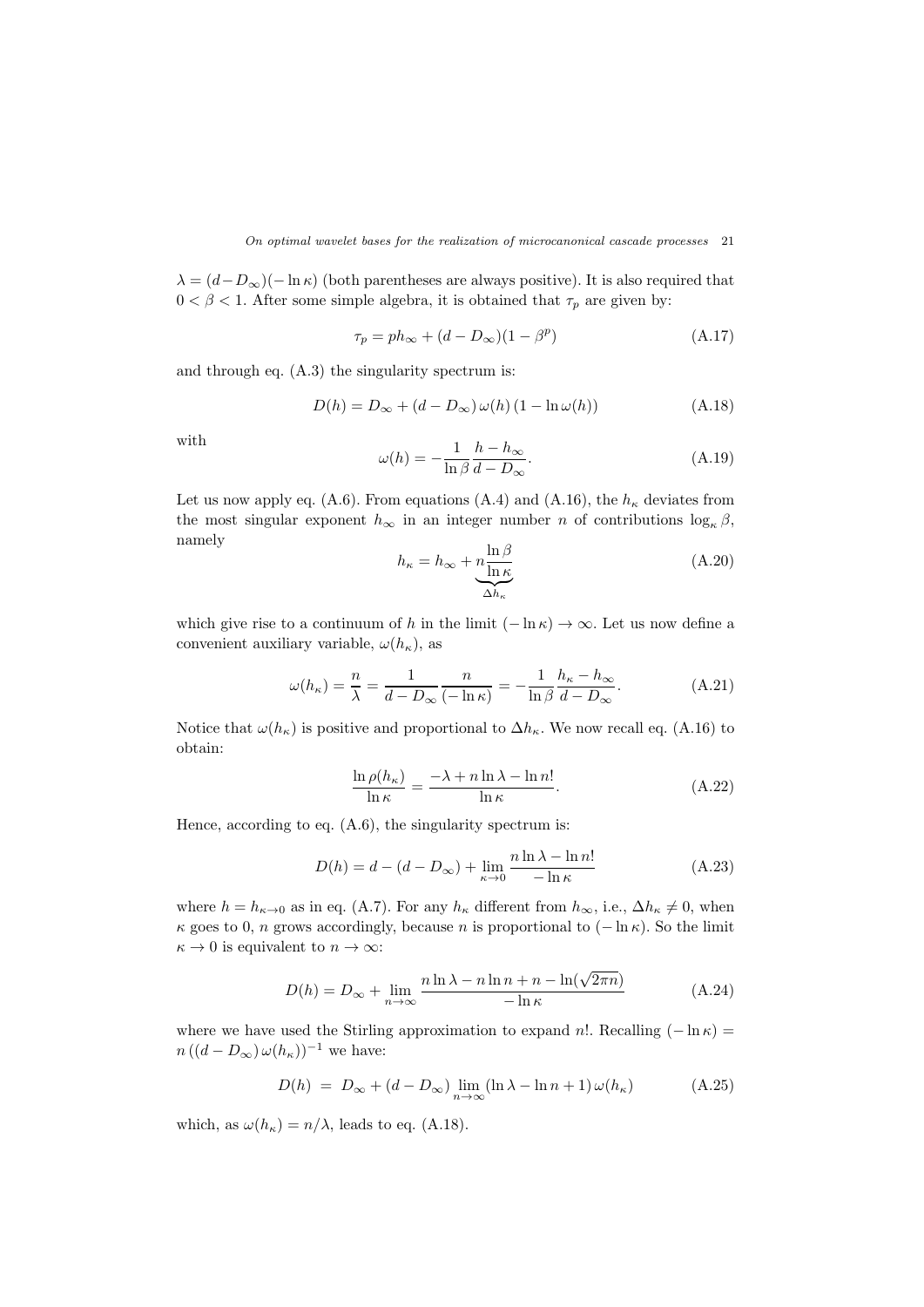# **Appendix B. Convergence of the estimates of the mutual information**

In this section we calculate the standard deviation of the empirical estimates of the mutual information between two random variables. The derivation presented here is similar to the ones presented in Ref. 24, 2. The mutual information between two variables *X* and *Y* is given by the following expression:

$$
I(X,Y) = H(X) + H(Y) - H(X,Y)
$$
 (B.1)

where  $H(X)$  and  $H(Y)$  stand for the marginal entropies and  $H(X, Y)$  stands for the joint entropy. The ideal joint entropy is given by:

$$
H(X,Y) = -\sum_{n,m} p_{nm} \ln p_{nm}.
$$
 (B.2)

Let us suppose that we sample the state space with a histogram of  $B_x \times B_y$ boxes. We will assume that the sampling is efficient, so each box contains only one *pnm* at most. Empty boxes, in case they exist, can directly be discarded as they do not change anything in the calculation, so without loss of generality we can assume that the sampling is perfect, and each box contains one and only one weight  $p_{nm}$ , so we can index boxes according to the weight index:  $B_{nm}$ . In practical cases,  $B_x$  and  $B_y$  are finite; we will assume that they are large enough to make the contribution by the uncounted tails negligible.

For a sample of  $N$  independent events we estimate  $p_{nm}$  with the following statistical: *Nnm*

$$
\hat{p}_{nm} = \frac{N_{nm}}{N} \tag{B.3}
$$

where  $N_{nm}$  is the number of events happening to lie in box  $B_{nm}$ . The joint distribution of the variables  $N_{nm}$  is a multinomial of order  $N$  with  $B_x \times B_y$  variables, each with probability  $p_{nm}$ . Let us introduce a convenient representation for  $\hat{p}_{nm}$ :

$$
\hat{p}_{nm} = p_{nm} + \delta p_{nm} \tag{B.4}
$$

where we can express the deviation  $\delta p_{nm}$  in the following way:

$$
\delta p_{nm} = \sqrt{\frac{p_{nm}(1 - p_{nm})}{N}} \epsilon_{nm}
$$
\n(B.5)

where the random variable  $\epsilon_{nm}$  is standardized (i.e., it has zero mean and unit variance).

The estimated joint entropy  $\hat{H}(X, Y)$  is hence given by:

$$
\hat{H}(X,Y) = -\sum_{n,m} \hat{p}_{nm} \ln \hat{p}_{nm}
$$
\n
$$
= H(X,Y) - \sum_{n,m} \delta p_{nm} \ln p_{nm} - \sum_{n,m} (p_{nm} + \delta p_{nm}) \ln \left( 1 + \frac{\delta p_{nm}}{p_{nm}} \right) \quad (B.6)
$$

where the third term cancels in the first order expansion in  $\delta p_{nm}$  because  $\sum_{n,m} \delta p_{nm} = 0$  (and it is  $-\frac{1}{2} \sum_{n,m} \delta p_{nm}^2 / p_{nm}$  in the second order). Therefore,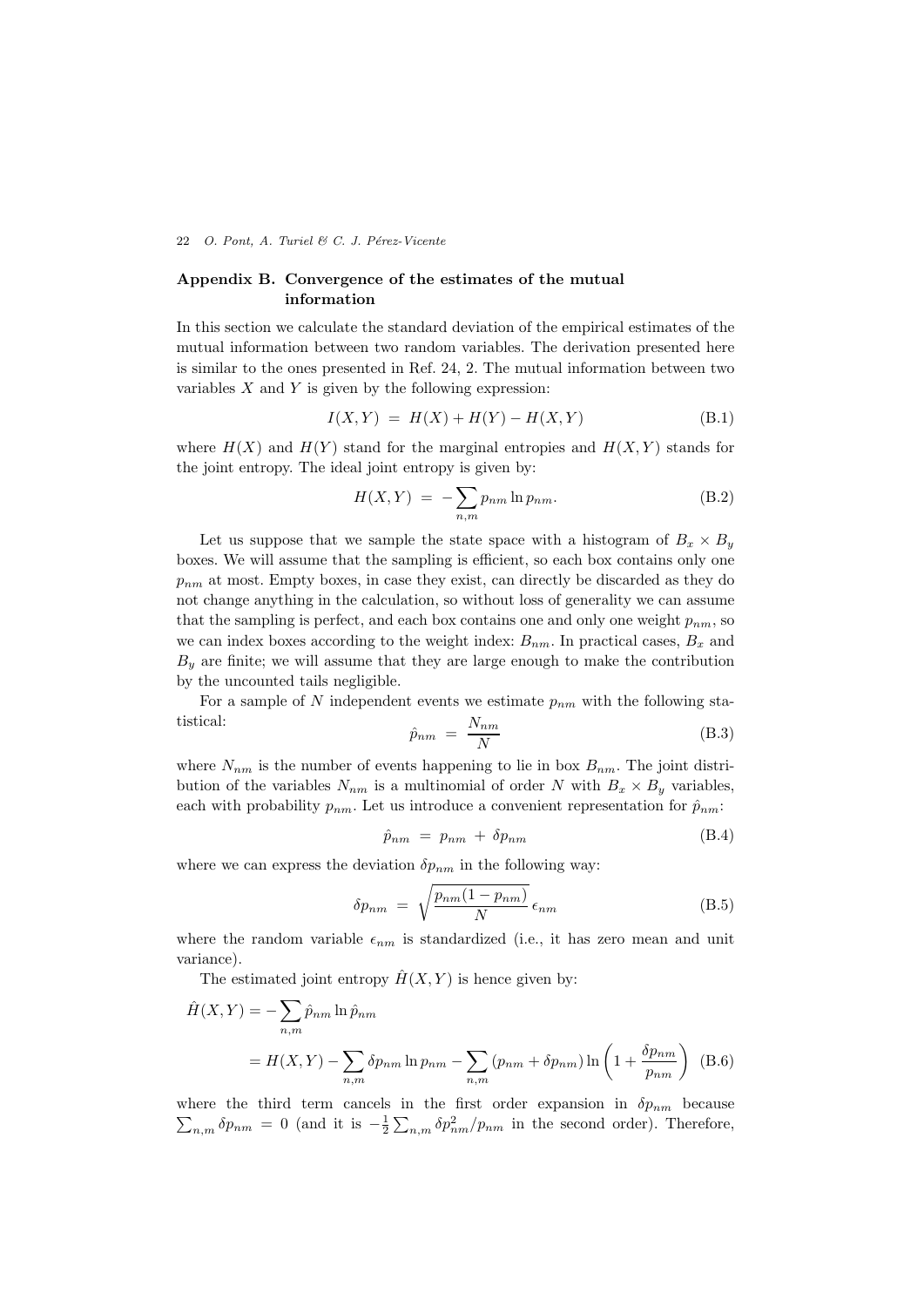in the first order in  $\delta p_{nm}$ , the deviation between the estimate of the joint entropy and its actual value is given by the following expression:

$$
\delta H(X,Y) \equiv \hat{H}(X,Y) - H(X,Y) \approx -\sum_{n,m} \ln p_{nm} \sqrt{\frac{p_{nm}(1-p_{nm})}{N}} \epsilon_{nm}.
$$
 (B.7)

To calculate this sum, we need to consider the correlations between the different  $\epsilon_{nm}$  (which coincide with those of  $\hat{p}_{nm}$ , i.e., the multinomial). These correlations are  $C(nm, n'm') = -\sqrt{p_{nm}/(1-p_{nm}) p_{n'm'}/(1-p_{n'm'})}$ . We have:

$$
\delta H(X,Y) = \sqrt{\frac{\omega_{XY}}{N}} \epsilon
$$
 (B.8)

where  $\epsilon$  is a standardized variable and  $\omega_{XY}$  is given by:

$$
\omega_{XY} = \sum_{n,m} p_{nm} (\ln p_{nm})^2 - \left(\sum_{n,m} p_{nm} \ln p_{nm}\right)^2.
$$
 (B.9)

The standard deviation of  $\hat{H}(X, Y)$  coincides with that of  $\delta H(X, Y)$  and it is  $\sqrt{\omega_{XY}}/\sqrt{N}$ .

Analogous expressions arise for  $\delta H(X)$  and  $\delta H(Y)$ , having their corresponding  $\omega_X$  and  $\omega_Y$  respectively. Hence, the deviation of the mutual information estimate  $\delta I(X, Y)$  is given by the squared sum of the deviations of the joint and marginal entropies, with a global  $\omega$  that is the sum of the joint  $\omega_{XY}$  and marginal  $\omega_X$  and  $\omega_Y$ . Thus we can estimate the minimum number of samples  $N_0$  to attain a given accuracy level  $\delta I(X, Y)$  according to the following expression:

$$
N_0 = \frac{\omega}{\delta I(X, Y)^2}.
$$
\n(B.10)

The dependence on the square of the accuracy level makes entropy estimation very demanding in data. For instance, to attain an accuracy of 0.1 bits ( $\approx 0.07$ ) nats) we have  $N_{0,1} \approx 200 \,\omega$ ; to attain an accuracy of 0.01 bits we need a sample 100 times larger,  $N_{0.01} \approx 2 \cdot 10^4 \,\omega$ . For the case studied in section 5, 4096-point series generated with log-Poisson distribution of parameters  $D_{\infty} = 0$  and  $h_{\infty} = -\frac{1}{2}$ , the computed value of  $\omega$  is around  $\omega = 15.4$  nats<sup>2</sup>.

As a final remark, notice that we have made important assumptions to derive this formula. The two most significant ones depend on the properties of the sampling using  $B_x \times B_y$  boxes. First, we have assumed that we have properly sampled the histogram; second, we considered that the non-sampled tails do not significantly contribute to uncertainty. Concerning the first, we are assuming that the sample of the state space with  $B_x \times B_y$  boxes is such that the associated weights  $\{p_{nm}\}$  give an accurate idea of the mutual information; for instance, if *X* and *Y* are independent then that with a good approximation  $p_{nm} = p_n^x p_m^y$ . Concerning the second, we need to assume that the excluded tails decay fast enough not to significantly alter the value of the entropies. These two contributions will increase the dispersion *δH* estimated here in a way that does not depend on *N*, so the mutual information will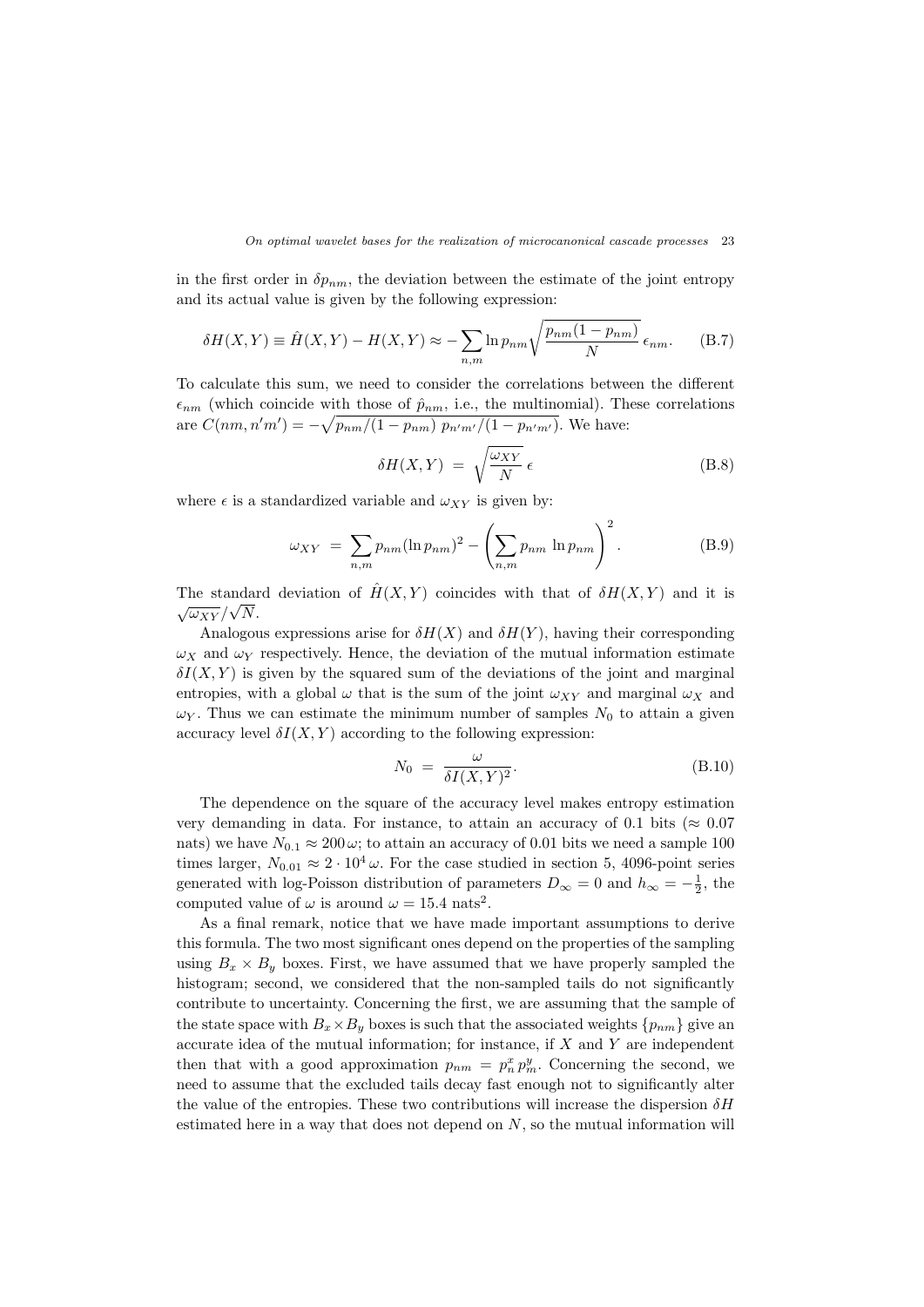never be decreased below a certain level even if *N* goes to infinity. These sampling effects are absolutely depending on the distribution we are considering and hence no a priori bound can be given here.

# **Acknowledgments**

This work is a contribution to OCEANTECH (PIF 2006 Project) and FIS2006- 13321-CO2-01.

#### **References**

- 1. Arneodo, A., Bacry, E., and Muzy, J., Random cascades on wavelet dyadic trees, *Journal of Mathematical Physics* **39** (1998) 4142–4164.
- 2. Bazso, F., Zalanyi, L., and Petroczi, A., Accuracy of joint entropy and mutual information estimates, in *Proceedings of IEEE International Joint Conference on Neural Networks,*, Vol. 4 (IEEE, 2004), pp. 2843–2846.
- 3. Benzi, R., Biferale, L., Crisanti, A., Paladin, G., Vergassola, M., and Vulpiani, A., A random process for the construction of multiaffine fields, *Physica D* **65** (1993) 352–358.
- 4. Buccigrossi, R. W. and Simoncelli, E. P., Image compression via joint statistical characterization in the wavelet domain, *IEEE Transactions in Image Processing* **8** (1999) 1688–1701.
- 5. Carleman, T., Sur le probl`eme des moments, *Comptes rendus Acad. Sci. Paris* **174** (1922) 1680.
- 6. Castaing, B., The temperature of turbulent flows, *Journal de Physique II* **6** (1996) 105–114.
- 7. Chainais, P., Infinitely divisible cascades to model the statistics of natural images, *IEEE Transactions on Pattern Analysis and Machine Intelligence* **29** (2007) 2105– 2119.
- 8. Chen, D.-R., A construction of convergent cascade algorithms in sobolev spaces, *International Journal of Wavelets, Multiresolution and Information Processing* **5** (2007) 685–697.
- 9. Chhabra, A., Meneveau, C., Jensen, R., and Sreenivasan, K., Direct determination of the f(*alpha*) singularity spectrum and its application to fully developed turbulence, *Physical Review A* **40** (1989) 5284–5294.
- 10. Daubechies, I., *Ten lectures on wavelets*, CBMS-NSF Series in App. Math. (Capital City Press, Montpelier, Vermont, 1992).
- 11. Delgado, J., Turiel, A., and Parga, N., Receptive fields of simple cells from a taxonomic study of natural images and suppresion of scale redundancy, *Neurocomputing* **69** (2006) 1224–1227.
- 12. Dubrulle, B., Intermittency in fully developed turbulence:log-poisson statistics and generalized scale covariance, *Physical Review Letters* **73** (1994) 959–962.
- 13. Falconer, K., *Fractal Geometry: Mathematical Foundations andApplications* (John Wiley and sons, Chichester, 1990).
- 14. Frisch, U., *Turbulence: The legacy of A.N. Kolmogorov* (Cambridge Univ. Press, Cambridge MA, 1995).
- 15. Huang, J. and Mumford, D., Statistics of natural images and models, in *Proc. CVPR* (1999), pp. 541–547.
- 16. Jansen, M., Refinement independent wavelets for use in adaptive multiresolution schemes, *International Journal of Wavelets, Multiresolution and Information Processing* **6** (2008) 521–539.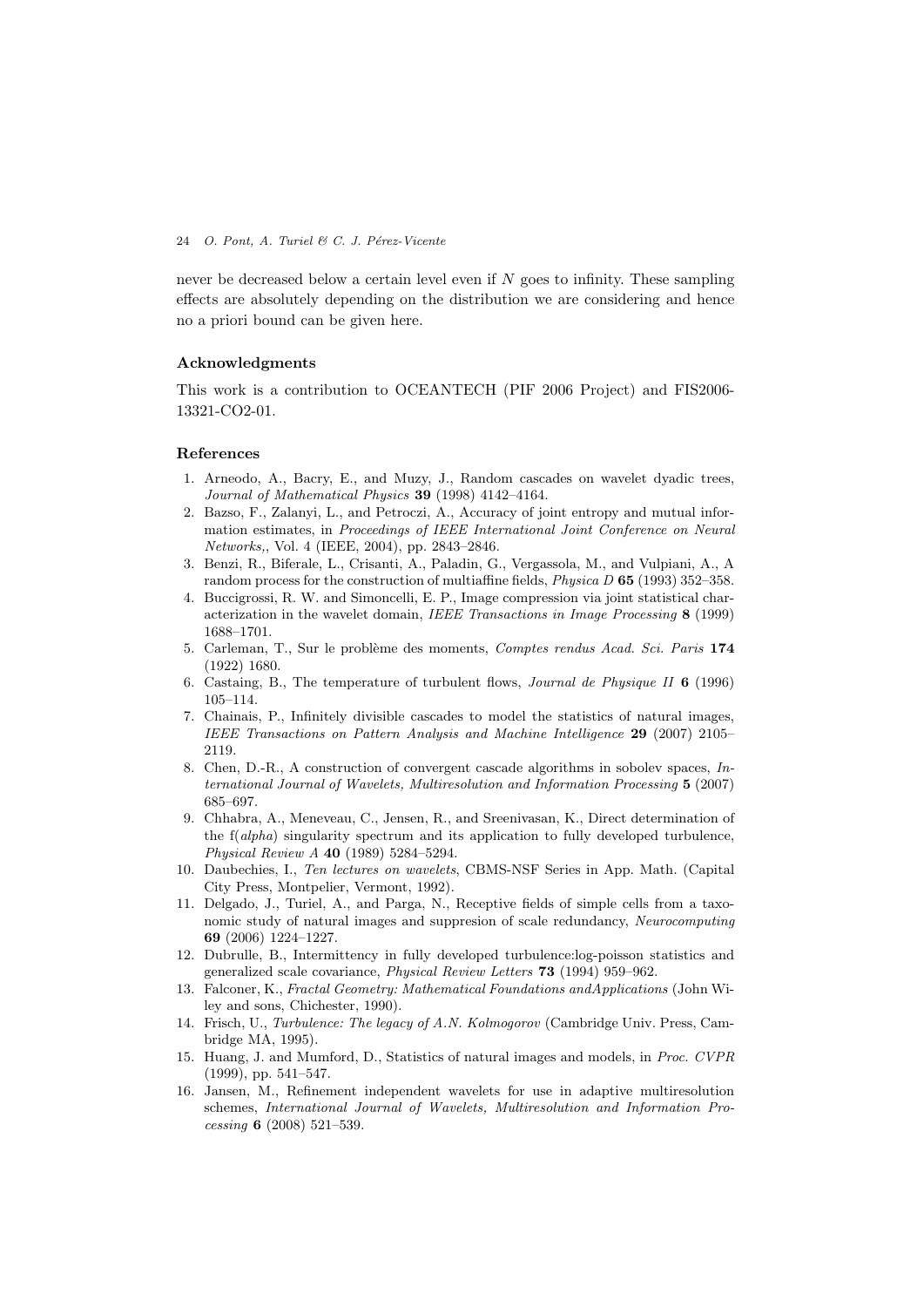- 17. Lashermes, B., Abry, P., and Chainais, P., New insights into the estimation of scaling exponents, *International Journal of Wavelets, Multiresolution and Information Processing* **2** (2004) 497–523.
- 18. Lovejoy, S., Curri, W., Tessier, Y., Claereboudt, M., Bourget, E., Roff, J., and Schertzer, D., Universal multifractals and ocean patchiness: phytoplankton, physical fields and coastal heterogeneity, *J. Plankt. Res.* **23** (2001) 117–141.
- 19. Mabrouk, A. B., Study of some nonlinear self-similar distributions, *International Journal of Wavelets, Multiresolution and Information Processing* **5** (2007) 907–916.
- 20. Mallat, S., A theory for multiresolution signal decomposition : the wavelet representation, *IEEE Transaction on Pattern Analysis and Machine Intelligence* **11** (1989) 674–693.
- 21. Mallat, S., *A Wavelet Tour of Signal Processing* (Academic Press, 2nd Edition, 1999).
- 22. Mallat, S. and Zhong, S., Wavelet transform maxima and multiscale edges, in *Wavelets and their applications*, ed. et al, M. B. R. (Jones and Bartlett, Boston, 1991).
- 23. Mandelbrot, B., Fisher, A., and Calvet, L., A multifractal model of asset returns, *Cowles Foundation Discussion Paper No. 1164* (1997).
- 24. Moddemeijer, R., A statistic to estimate the variance of the histogram-based mutual information estimator based on dependent pairs of observations, *Signal Processing* **75** (1999) 51–63.
- 25. Muzy, J. F., Delour, J., and Bacry, E., Modelling fluctuations of financial time series: from cascade process to stochastic volatility model., *Euro. Phys. Journal B* **17** (2000) 537–548.
- 26. Muzy, J.-F., Sornette, D., Delour, J., and Arneodo, A., Multifractal returns and hierarchical portfolio theory, *Quantitative Finance* **1** (2001) 131–148.
- 27. Novikov, E. A., Infinitely divisible distributions in turbulence, *Physical Reviev E* **50** (1994) R3303.
- 28. Parisi, G. and Frisch, U., On the singularity structure of fully developedturbulence, in *Turbulence and Predictability in Geophysical Fluid Dynamics. Proc. Intl. School of Physics E. Fermi*, eds. Ghil, M., Benzi, R., and Parisi, G. (North Holland, Amsterdam, 1985), pp. 84–87.
- 29. Pont, O., Turiel, A., and Perez-Vicente, C., Empirical evidences of a common multifractal signature in economic, biological and physical systems, *Physica A* **388** (2009) 2025–2035.
- 30. Pont, O., Turiel, A., and Pérez-Vicente, C. J., Description, modeling and forecasting of data with optimal wavelets, *Journal of Economic Interaction and Coordination* **4** (2009) 39–54.
- 31. Pottier, C., Turiel, A., and Garçon, V., Inferring missing data in satellite chlorophyll maps using turbulent cascading, *Remote Sensing of Environment* **112** (2008) 4242– 4260.
- 32. Riedi, R. H., Crouse, M. S., Ribeiro, V. J., and Baraniuk, R. G., A multifractal wavelet model with application to network traffic, *IEEE Transactions on Information Theory* **45** (1999) 992–1018.
- 33. Roux, S. G., Arneodo, A., and Decoster, N., A wavelet-based method for multifractal image analysis. iii. applications to high-resolution satellite images of cloud structure, *Eur. Phys. J. B* **15** (2000) 765–786.
- 34. Rudin, W., *Real and Complex Analysis* (Mc Graw Hill, New York, USA, 1987).
- 35. Sachs, D., Lovejoy, S., and Schertzer, D., The multifractal scaling of cloud radiances from 1 m to 1 km, *Fractals* **10** (2002) 1–12.
- 36. Schertzer, D. and Lovejoy, S., Physically based rain and cloud modeling by anisotropic, multiplicative turbulent cascades, *Journal of Geophysical Research* **92** (1987) 9692–